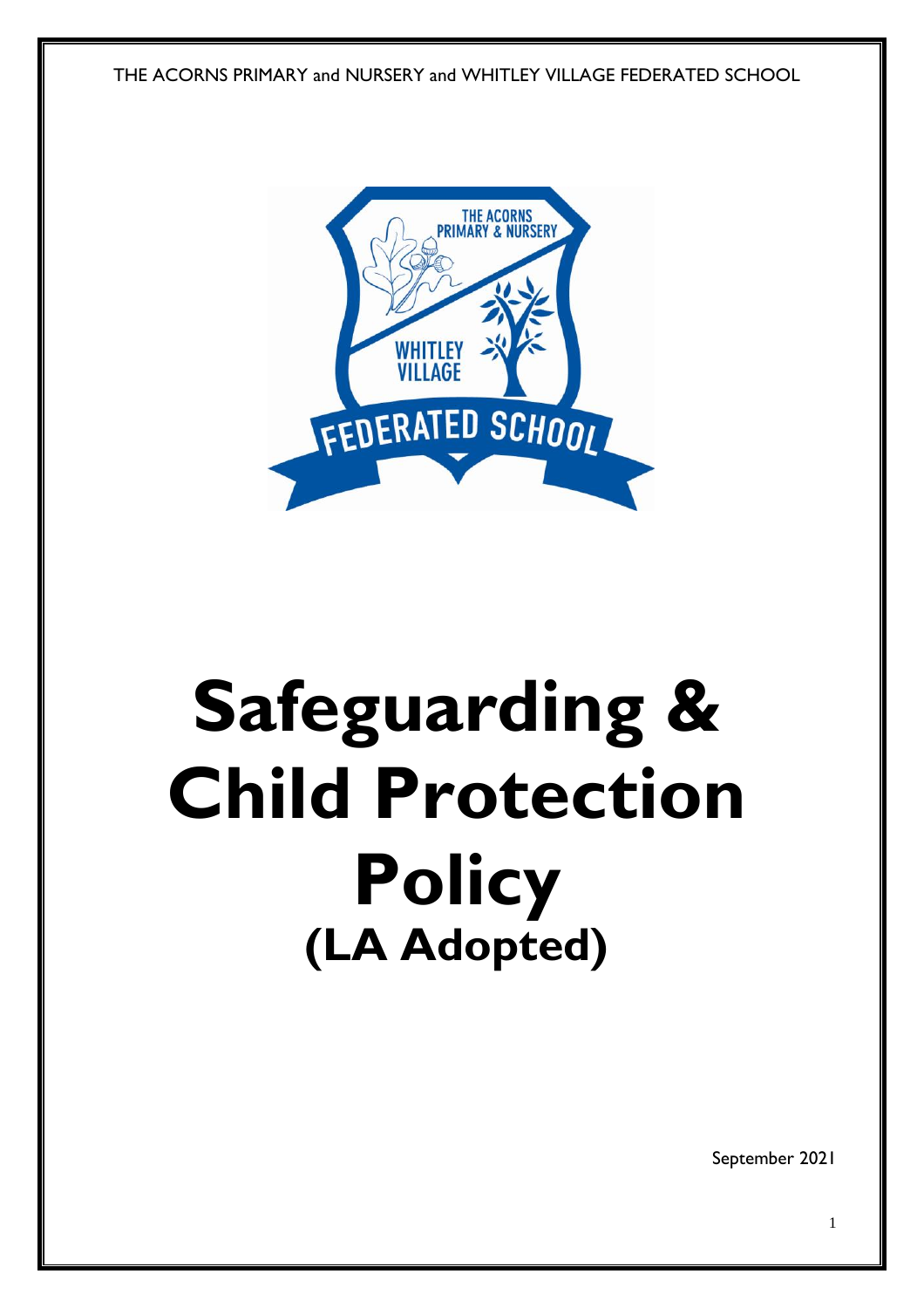# **The Acorns Primary & Nursery and Whitley Village Federated School are committed to safeguarding and promoting the welfare of children***.*

**"A good child protection system should be concerned with a child's journey through the system from needing to receiving help, keeping a clear focus on children's best interests throughout."**

> *Page 12 Munro Review of Child Protection Report; the child's journey – Professor Eileen Munro February 2012 Children's Commissioner for England June 2010*

# **CONTENTS**

#### **Section**

- **1 - Introduction**
- **1.1 - School Commitment**
- **1.2 - Duties**
- **2 - School Responsibilities**
- **2.1 - Role and Responsibilities of Designated and Deputy Designated Safeguarding Lead**
- **2.1.1 - Referrals**
- **2.1.2 - Raising Awareness**
- **2.1.3 - Training**
- **3 - Role and Responsibilities of Head Teacher**
- **4 - Role and Responsibilities of Governing Body**
- **5 - Identifying Concerns**
- **5.1 – Definitions, signs and symptoms and types of abuse**
- **5.2 - Disclosure**
- **6 - Confidentiality**
- **7 - Records and Monitoring**
- **8 - Supporting Children**
- **9 - Early support**
- **10 - Recruitment**
- **11 - Volunteers**
- **12 - Safe Staff**
- **13 - Conduct of Staff**
- **14 - Supporting Staff**
- **15 - Photographing Children**
- **16 - Before and After School Activities and Contracted Services**

**Links to other School Policies** 

**Appendix**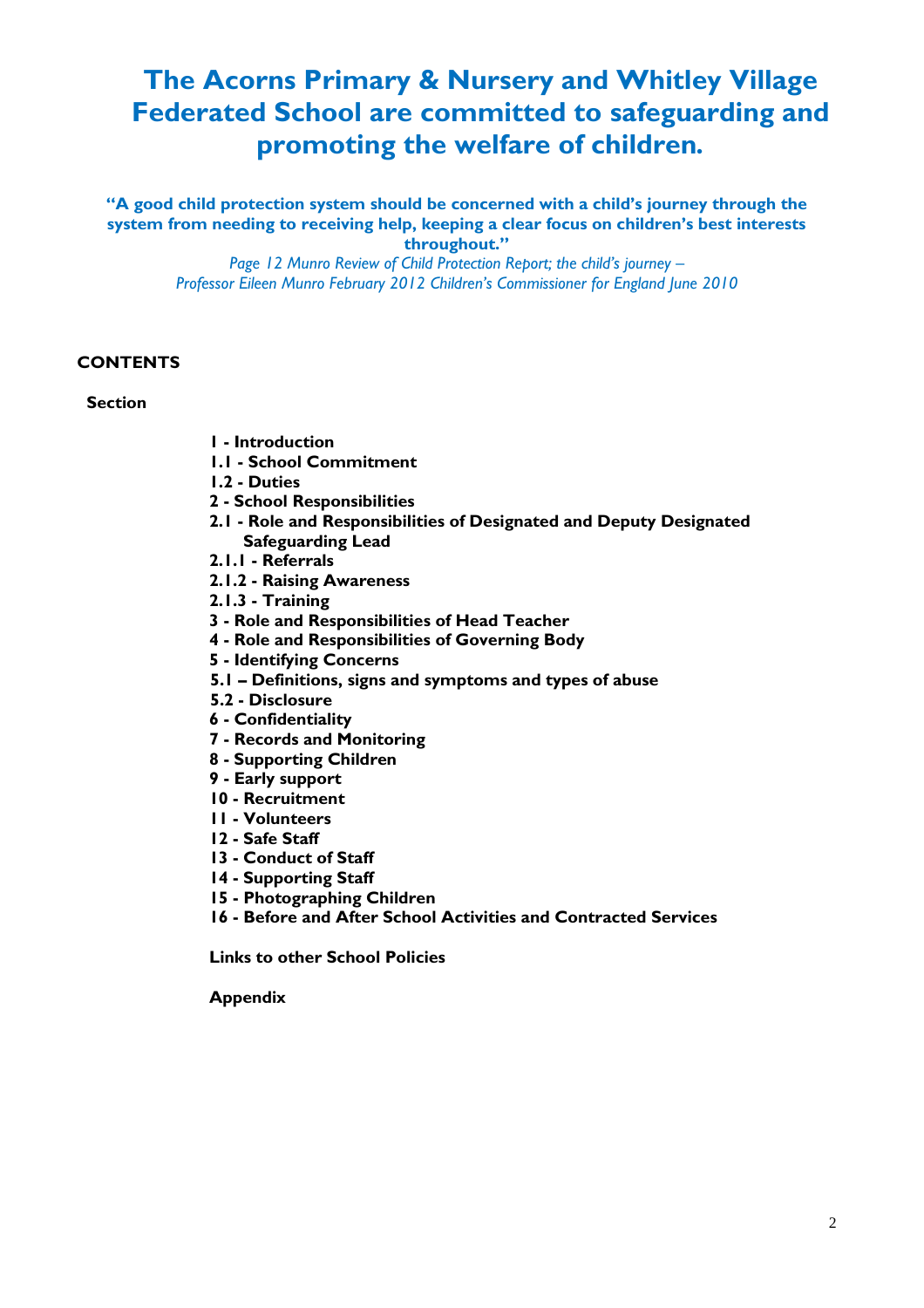# **1 Introduction**

#### **What is the difference between Safeguarding and Child Protection?**

Safeguarding and promoting the welfare of children is defined as:

- protecting children from maltreatment
- preventing impairment of children's mental and physical health or development
- ensuring children are growing up in circumstances consistent with the provision of safe and effective care
- taking action to enable all children to have the best outcomes

Child Protection is a part of Safeguarding and promoting welfare. It refers to the activity that is undertaken to protect specific children who are suffering, or are likely to suffer, significant harm.

Effective child protection is essential as part of wider work to safeguard and promote the welfare of children. However, all agencies and individuals should aim to proactively safeguard and promote the welfare of children so that the need for action to protect children from harm is reduced.

There are six main elements to our policy:

- Ensuring we practice safe recruitment in checking the suitability of staff and volunteers to work with children;
- Raising awareness of safeguarding children and child protection
- Equipping children with the skills needed to keep them safe;
- Developing and implementing procedures for identifying and reporting cases, or suspected cases of abuse;
- Supporting pupils who have been abused in accordance with his/her child protection plan;
- Establishing a safe environment in which children can learn and develop.

# **Article 3: The best interest of the child must be a top priority in all decisions and actions that effect children.**

#### **1.1 School Commitment**

The school is committed to creating and maintaining a safe learning environment for children and young people, identifying where there are child welfare concerns and taking action to address them, in partnership with families and other agencies. This policy reflects the policies of Cheshire West's Safeguarding Children Partnership[, httpp://www.cheshirewestscp.co.uk/](http://www.cheshirewestlscb.org.uk/) and is in line with "Working Together to Safeguard Children" (2018) <https://www.gov.uk/government/publications/working-together-to-safeguard-children--2> and Keeping Children Safe in Education (2021)

[https://assets.publishing.service.gov.uk/government/uploads/system/uploads/attachment\\_data/file/1014057/KC](https://assets.publishing.service.gov.uk/government/uploads/system/uploads/attachment_data/file/1014057/KCSIE_2021_September.pdf) [SIE\\_2021\\_September.pdf](https://assets.publishing.service.gov.uk/government/uploads/system/uploads/attachment_data/file/1014057/KCSIE_2021_September.pdf)

The school will also contribute through the curriculum by developing children's understanding, awareness and promoting their resilience by providing a safe environment within schools.

To create this safe environment the school has certain statutory duties and responsibilities set out within:

- The Education Act, 2002, HM Guidance;
- Keeping Children Safe in Education, 2021;
- Working Together to Safeguard Children, 2018
- Sexual Violence and Sexual Harassment between children in schools and colleges 2021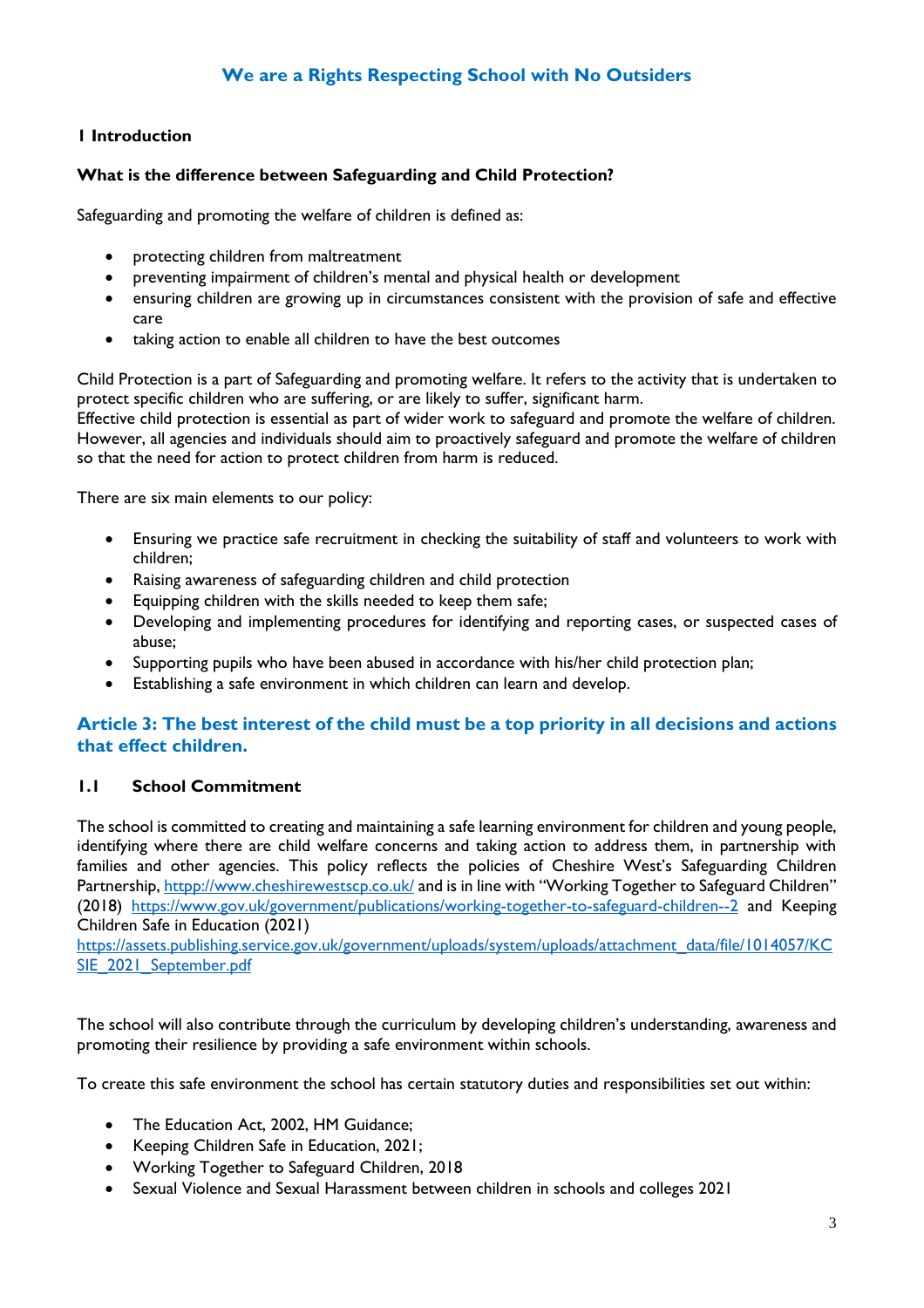The Statutory Framework for the Early Years Foundation Stage

These duties are listed below:

# **1.2 Duties**

To provide a safe environment the Governing Body, Executive Headteacher and the Senior Leadership Team of the school will:

- Ensure that everyone from the Designated Safeguarding Governor to the Designated Safeguarding Lead and all members of the school community, have appropriate safeguards and supports in place should they choose to raise safeguarding issues, however unusual or sensitive these may be;
- Cultivate an ethos within the school community where all adults feel comfortable and supported to bring safeguarding issues to the attention of the Executive Headteacher and/or the Designated Safeguarding Lead and are able to pose safeguarding questions with "respectful uncertainty" as part of their shared responsibility to safeguard children;
- Establish and maintain an environment where children feel secure, are encouraged to talk without coercion and are listened to;
- Ensure children know that if they are worried they can talk to adults in the school;
- Ensure that every effort is made to establish effective working relationships with parents and colleagues from other agencies and are fully committed to the provision of Early Help;
- Ensure all adults working with children are aware of the role of Cheshire West's Safeguarding Children partnership.
- Include opportunities in the Personal, Social and Health Education (PSHE) & Relationships and Sex Education (RSE) curriculum for children to develop the skills they need to recognise and stay safe from abuse and to assess and manage risk (including E-safety) as is appropriate to their age, stage of development and level of understanding;
- Take all reasonable measures to ensure risks of harm to children's welfare are minimised;
- Take all appropriate actions to address concerns about the welfare of a child, working to local policies and procedures in full working partnership with families and agencies as far as possible;
- Ensure robust safeguarding arrangements are in place and embedded in the daily life and practice of the school;
- Promote pupil health and safety;
- Promote safe practice and challenge unsafe practice in line with procedure;
- Ensure that procedures are in place to deal with allegations of abuse against staff, supply staff and volunteers: *HM Government Guidance Keeping Children Safe in Education, 2021, Part 4: Allegations of abuse made against teachers and other staff* (also set out within the Local Interagency Procedures)
- Put in place and promote robust anti-bullying, including cyber bullying, homophobic, transphobic and hate crime strategies;
- Meet the health needs of children with medical conditions;
- Provide first aid;
- Maximise school security;
- Tackle drugs and substance misuse;
- Provide support and planning for young people in custody and their resettlement back into the community*;*
- Work with all agencies with regard to missing children, anti-social behaviour/gang activity, child sexual and criminal exploitation, radicalisation and extremism, contextual safeguarding and violence/knife crime in the community.
- Tackle peer on peer abuse and sexual harassment through RSE/PSHE sessions, ensuring all pupils are aware of the school's zero tolerance position and how this will be managed through the school's relationships and SVSH policy (see also SVSH and relationships policy). Additionally, all staff should be able to reassure victims that they are being taken seriously and that they will be supported and kept safe. A victim should never be given the impression that they are creating a problem by reporting abuse, sexual violence or sexual harassment. Nor should a victim ever be made to feel ashamed for making a report.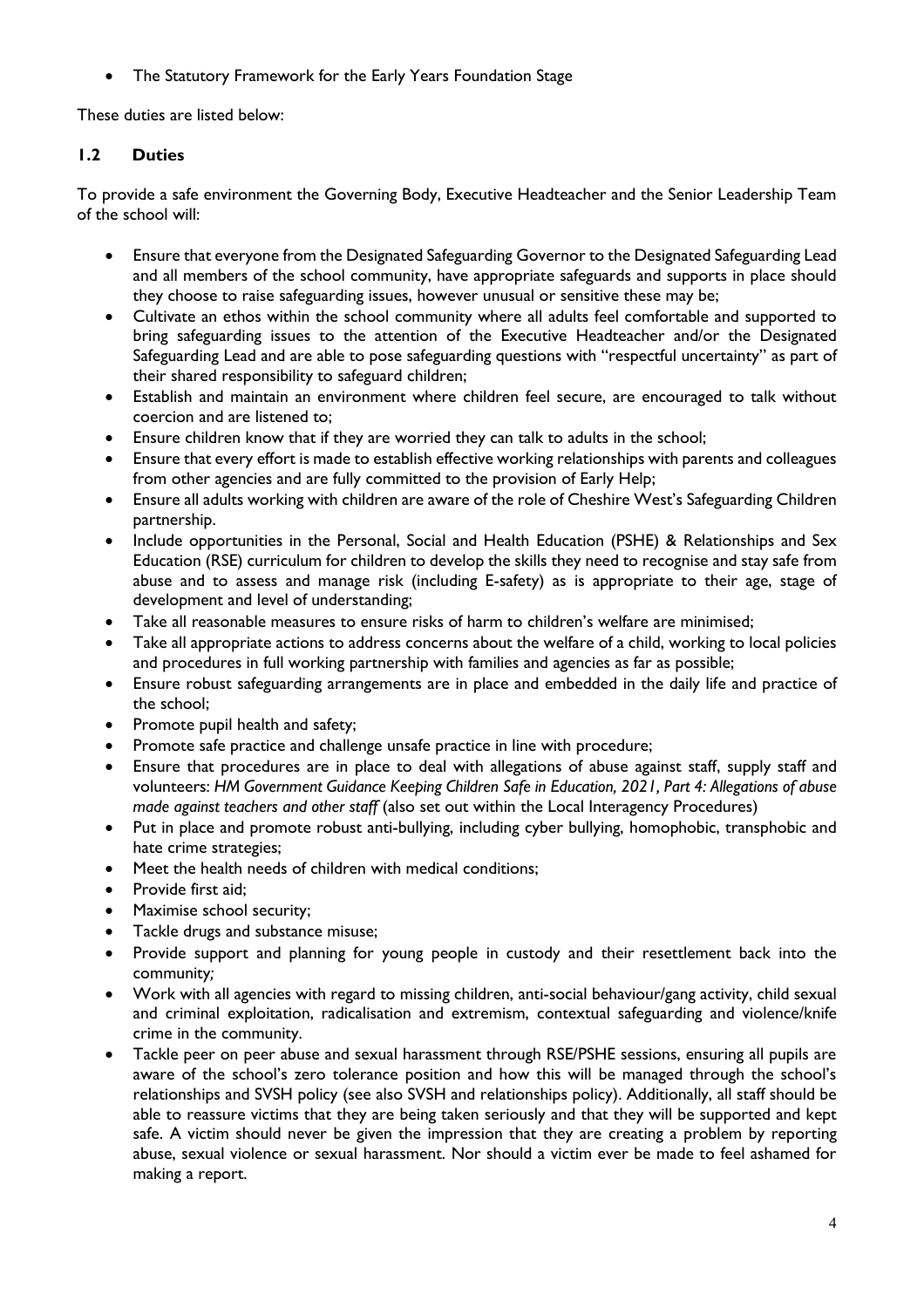Ensure all staff are aware of contextual safeguarding (extra-familial harm) and the risks of abuse posed to children outside of the family context.

# **2 Responsibilities**

The school will identify harm and maintain safety by:

- Everybody having a duty to safeguard children inside and outside the school environment including school trips, extended schools, activities and vocational placements;
- Involving parents and providing advice/guidance regarding safeguarding;
- Maintaining a child focus and listening to children;
- Recognising signs of concern, especially with children who may be vulnerable;
- Documenting and collating information on individual children using CPOMS to support early identification, referral and actions to safeguard and by ensuring these records follow the child throughout their educational career;
- Taking appropriate actions to address concerns about a child's welfare in partnership with other organisations and safeguarding agencies;
- Informing all staff and volunteers who the Designated and Deputy Designated Safeguarding Leads for the school are.
- Providing PSHE/RSE including raising awareness with children in what are and are not acceptable behaviours.

PSHE/RSE input will provide opportunities for children and young people to learn how to keep themselves safe, for example, by:

- The availability of advice and support in their local area and online;
- Recognising and managing risks in different situations, including on the internet;
- Judging what kind of physical contact is acceptable and unacceptable;
- Recognising when pressure from others, including people they know, threatens their personal safety and well-being
- Developing effective ways of resisting pressure;
- Developing healthy relationships, including awareness of unhealthy relationships where domestic violence, bullying and abuse occur;

Our school will ensure that pupils are made aware that information can be found by speaking to any adult in school.

Our school's arrangements for consulting with and listening to pupils are via our Rights Respecting Schools Ambassadors, our team of Head and Deputy Girls and Boys (Acorns only) and via all adults in school.

We make pupils aware of these arrangements by speaking to them about these opportunities at every opportunity and having the pupils displayed visually in the schools.

# **Article 19: Governments must do all they can to ensure that children are protected from all forms of violence, abuse, neglect and bad treatment by their parents or anyone else who looks after them.**

# **2.1 The roles and responsibilities of the Designated Safeguarding Lead and the Deputy Designated Safeguarding Lead**

An appropriate member of the school's leadership team has been assigned to the role of Designated Safeguarding Lead. They have received appropriate training and are supported in their role: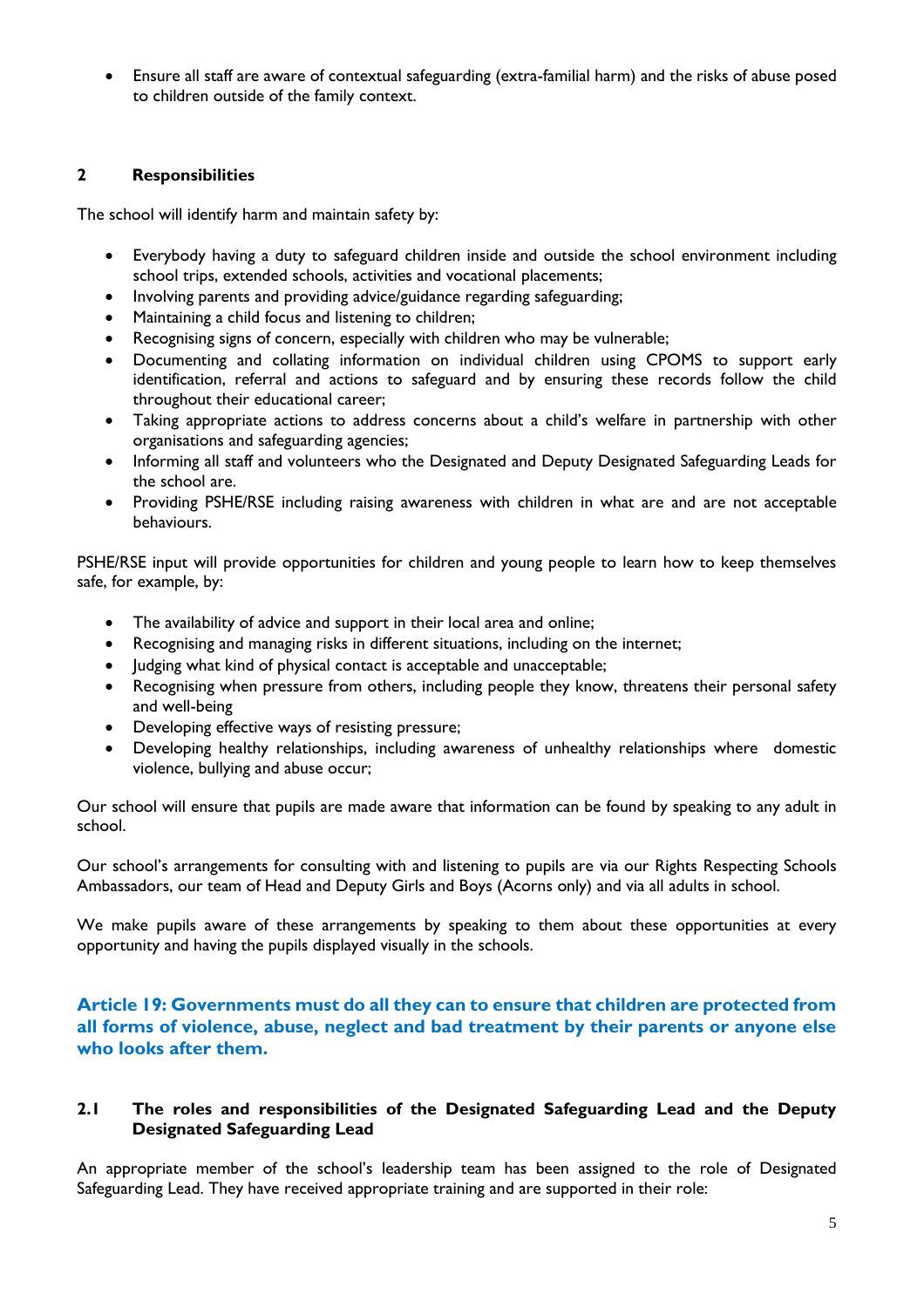A Deputy Designated Safeguarding Lead has been appointed and will provide additional support to ensure the responsibilities for safeguarding children are fully embedded within the school ethos and that specific duties are discharged. This will entail supporting the Designated Safeguarding Lead in dealing with referrals, attending case conferences and supporting the child/children. They have received appropriate training and are supported in their role:

| Deputy Designated Safeguarding Lead: Mr Nathan Painter (Acorns) |                            | Supervised by: Mrs Hannah Broom |
|-----------------------------------------------------------------|----------------------------|---------------------------------|
|                                                                 | Mr Russell David (Whitley) | Supervised by: Mrs Hannah Broom |

We acknowledge the need for effective and appropriate communication between all members of staff in relation to safeguarding pupils. The Designated Safeguarding Lead will ensure a structured procedure within the school which will be followed in cases of suspected abuse.

#### **The Designated Safeguarding Lead and the Deputy Designated Safeguarding Lead are responsible for the following:**

#### **2.1.1 Referrals**

- Referring cases of suspected abuse or allegations to the relevant investigating agencies;
- Acting as a source of support, advice and expertise within the school when deciding on the most appropriate course of action by liaising with relevant agencies;
- Liaising with the Executive Headteacher to inform her of any issues and ongoing investigations. The Designated Safeguarding Lead (Executive Headteacher) will ensure there is always cover for this role on the school site in the event of their absence.
- Ensuring that a systematic means of monitoring children known or thought to be at risk of harm is in place and that the school contributes to the assessments of need and actively supports multi-agency planning those children;
- To help promote educational outcomes by sharing the information about the welfare, safeguarding and child protection issues that children, including children with a social worker, are experiencing, or have experienced, with teachers and school leadership staff. Their role could include ensuring that the school and their staff, know who these children are, understand their academic progress and attainment and maintain a culture of high aspirations for this cohort; supporting teaching staff to identify the challenges that children in this group may face and the additional academic support and adjustments that they could make to best support these children.

Following any information raising concern, the Designated Safeguarding Lead will consider:

- any urgent medical needs of the child
- the immediate safety and wellbeing of the child
- discussing the matter with other agencies currently known to be involved with the child and family
- the child's wishes and feelings

#### Then decide:

- wherever possible, to talk to parents, unless to do so may place a child at risk of significant harm, impede any police investigation and/or place the member of staff or others at risk
- whether to make a child protection referral to Integrated Access Referral Team (I-ART) because a child is suffering or is likely to suffer significant harm and if this needs to be undertaken immediately

*OR*

not to make a referral at this stage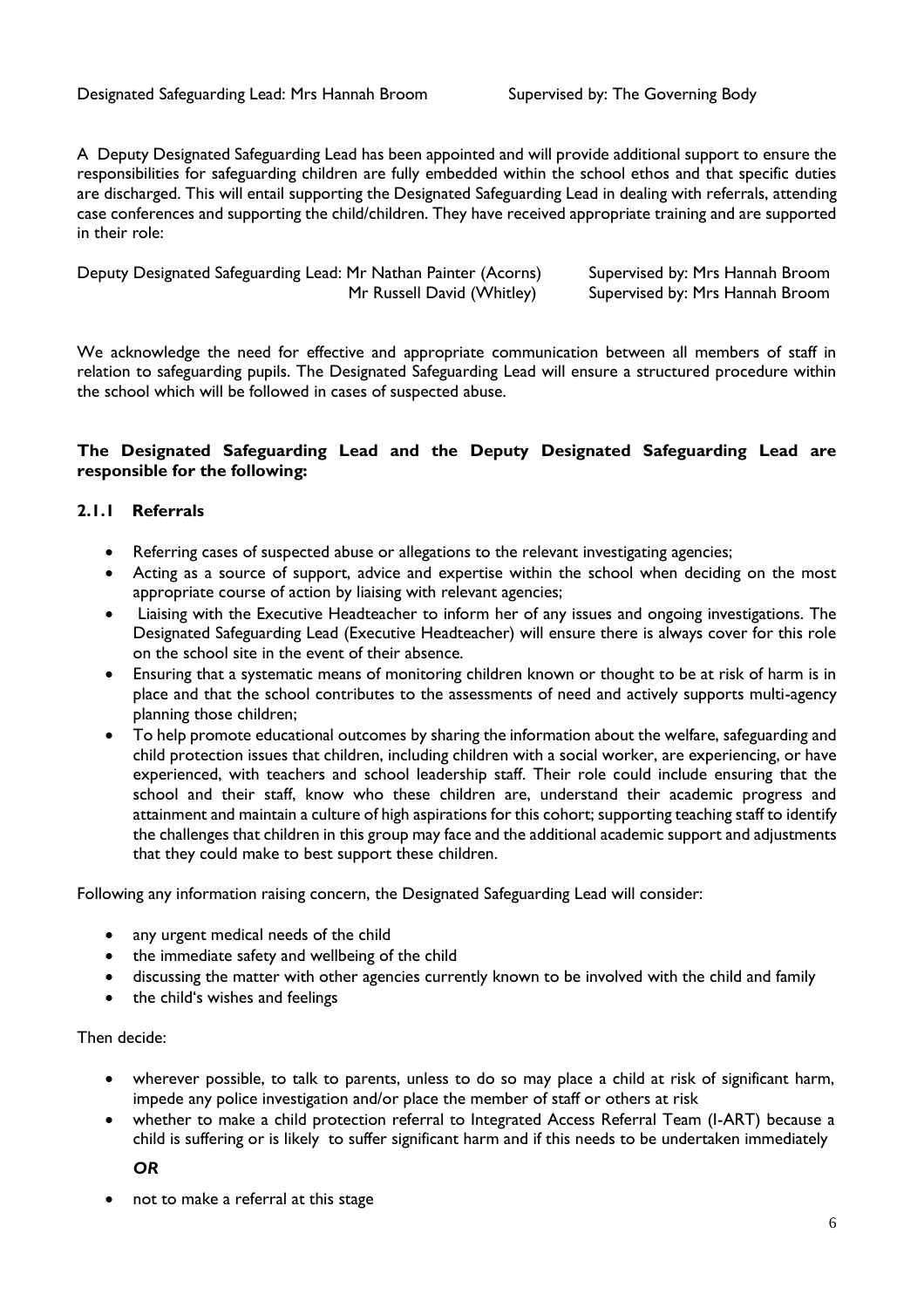- if further monitoring is necessary
- if it would be appropriate to invite the parent or carer to engage with a Team Around the Family assessment and/or make a referral for other services.

All information and actions taken, including the reasons for any decisions made, will be fully documented on the child's safeguarding file via CPOMS.

The Designated Safeguarding Person is not responsible for dealing with allegations made against members of staff. This is the responsibility of the Head Teacher who will inform the Local Authority Designated Officer (DO)<https://www.cheshirewestscp.co.uk/policy-and-procedures/allegations-management-lado/>

Low level concerns reported to SMT should be shared with the Safeguarding Lead (Executive Headteacher) if the concern is deemed not to meet LADO threshold of harm. The DSL should then keep a record of these concerns on CPOMs StaffSafe in order to be able to identify a pattern of behaviour – these concerns should not be contained in the employee's file (see separate Managing Allegations against adults policy).

# **2.1.2 Action following a child protection referral**

The Designated Safeguarding Lead or other appropriate member of staff will:

- make regular contact with the allocated social worker or team manager in the event of absence
- wherever possible, contribute to the strategy discussion
- provide a report for, attend and contribute to any subsequent child protection conference
- if the child or children are made the subject of a child protection plan, contribute to the child protection plan and attend core group meetings and review conferences
- endeavour to share all reports with parents prior to meetings
- where in disagreement with a decision made by Children's Social Care e.g. not to apply child protection procedures or not to convene a child protection conference**,** follow the formal Escalation Process in respect of resolving professional disagreements/escalation process

<http://cheshirewestscp.co.uk/policy-and-practice/escalation-and-resolution-policy/>

 where a child subject to a child protection plan moves from the school or goes missing, immediately inform i-ART (0300 123 7047).

#### **2.1.2 Raising Awareness**

- Working with the governing body to ensure that the School's Safeguarding Policy is updated and reviewed annually;
- Ensuring that, in order to avoid conflict and mistrust, parents are aware that referrals may be made and of the role of the School;
- Ensuring that when children leave the school, their Safeguarding/Child Protection File is discussed as soon as possible with the Designated Safeguarding Person at the new school;
- Making sure that the Safeguarding/Child Protection File is transferred separately from the main pupil file within 5 days of transfer; It should be posted recorded delivery to the Designated Safeguarding Lead at the new school, sent electronically via CPOMs or delivered by hand and a signature received, unless the child is leaving Year 11 and not going to a further education setting, in which case the file should be retained by the current school for a period stipulated in current statutory guidance.
- Where the new school is not known, alerting the Education Welfare Service at Cheshire West and Chester Council so that the child's name can be included on the database for missing pupils and appropriate action taken to ascertain the safety of the child;
- Cascading safeguarding advice and guidance issued by Cheshire West's Safeguarding Children Partnership and government guidance and legislation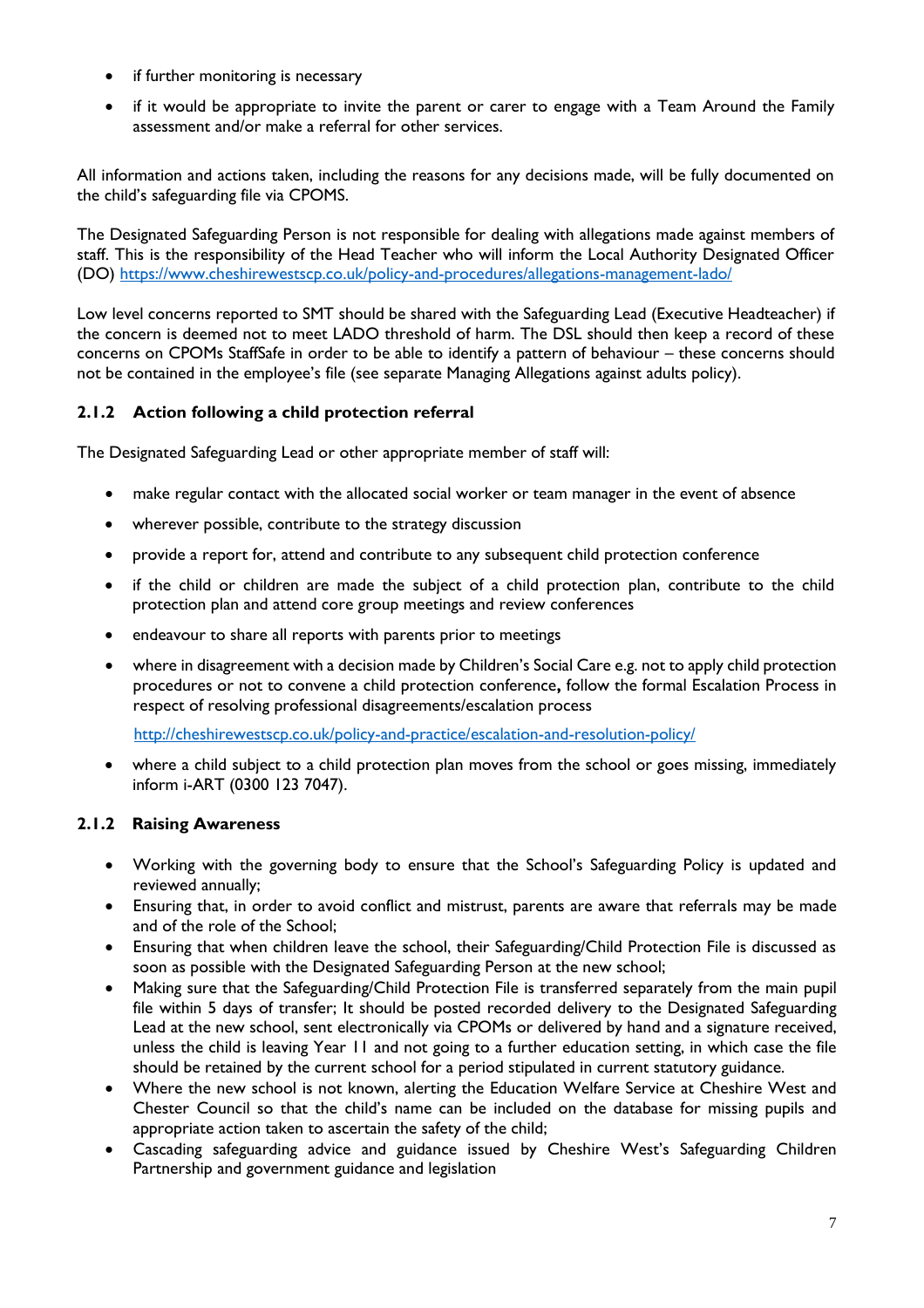Our schools raise awareness of the rights of the child via the work we do as Rights Respecting Schools. Both schools have many signposts to the pupils as to where they can go for support if they need it.

# **2.1.3 Training**

The Designated Safeguarding Lead and the Deputy Designated Safeguarding Leads need to attend the multiagency 1-day "Working Together" Level 3 course in Safeguarding provided by Cheshire West's Safeguarding Children Partnership and then the half day Child protection and SMART planning workshop. This training then needs to be updated by attending a **half day** refresher course, every **2 years,** unless the Designated or Deputy Designated Safeguarding Leads feels they require a repeat of the full 1-day course.

This will enable more time to attend additional courses in areas such as Child Exploitation, Neglect and Domestic Abuse.

The Level 3 training will enable the Designated or Deputy Designated Safeguarding Lead to:

- Recognise how to identify signs of abuse and when it is appropriate to make a referral by using the Continuum of Need thresholds;
- Have a working knowledge of how to support the Team Around the Family, how Cheshire West's Safeguarding Children Partnership operates, how a child protection case conference is conducted, and be able to attend and contribute effectively to all planning meetings when required to do so;
- Be able to keep detailed, accurate and secure written records of referrals/concerns.

In addition to their formal training, as set out above, their knowledge and skills should be updated, (for example via e-bulletins, meeting other designated safeguarding leads, or taking time to read and digest safeguarding developments), at regular intervals, but at least annually, to keep up with any developments relevant to their role.

The Designated and Deputy Designated Safeguarding Leads will ensure **all** staff receive appropriate Safeguarding training.

All staff will be expected to undergo endorsed Basic Awareness in Safeguarding training within the first term of their employment/placement, which will be refreshed on a regular basis (at least every 3 years), to enable them to understand and fulfil their safeguarding responsibilities effectively.

In addition all staff members should receive regular safeguarding and child protection updates, including online safety (for example, via email, e-bulletins, staff meetings), as required, but at least annually, to provide them with relevant skills and knowledge to safeguard children effectively.

All staff and volunteers, especially new or part-time staff who may work with different educational settings, will receive:

- a copy of a safeguarding summary document prior to starting work
- induction training to ensure that staff
	- $\triangleright$  have an overview of the organization
	- $\triangleright$  understand its purpose, values, services and structure
	- $\triangleright$  are able to recognise/identify signs of abuse which may include:
		- significant changes in children's behaviour;
		- **deterioration in children's general well-being, including mental health;**
		- **unexplained bruising, marks or signs of possible abuse or neglect;**
		- children's comments which give cause for concern;
		- **a** any reasons to suspect neglect or abuse outside the setting, for example in the child's home; and/or
		- **EXED 1** inappropriate behaviour displayed by other members of staff, or any other person working with the children. For example, inappropriate sexual comments; excessive one-to-one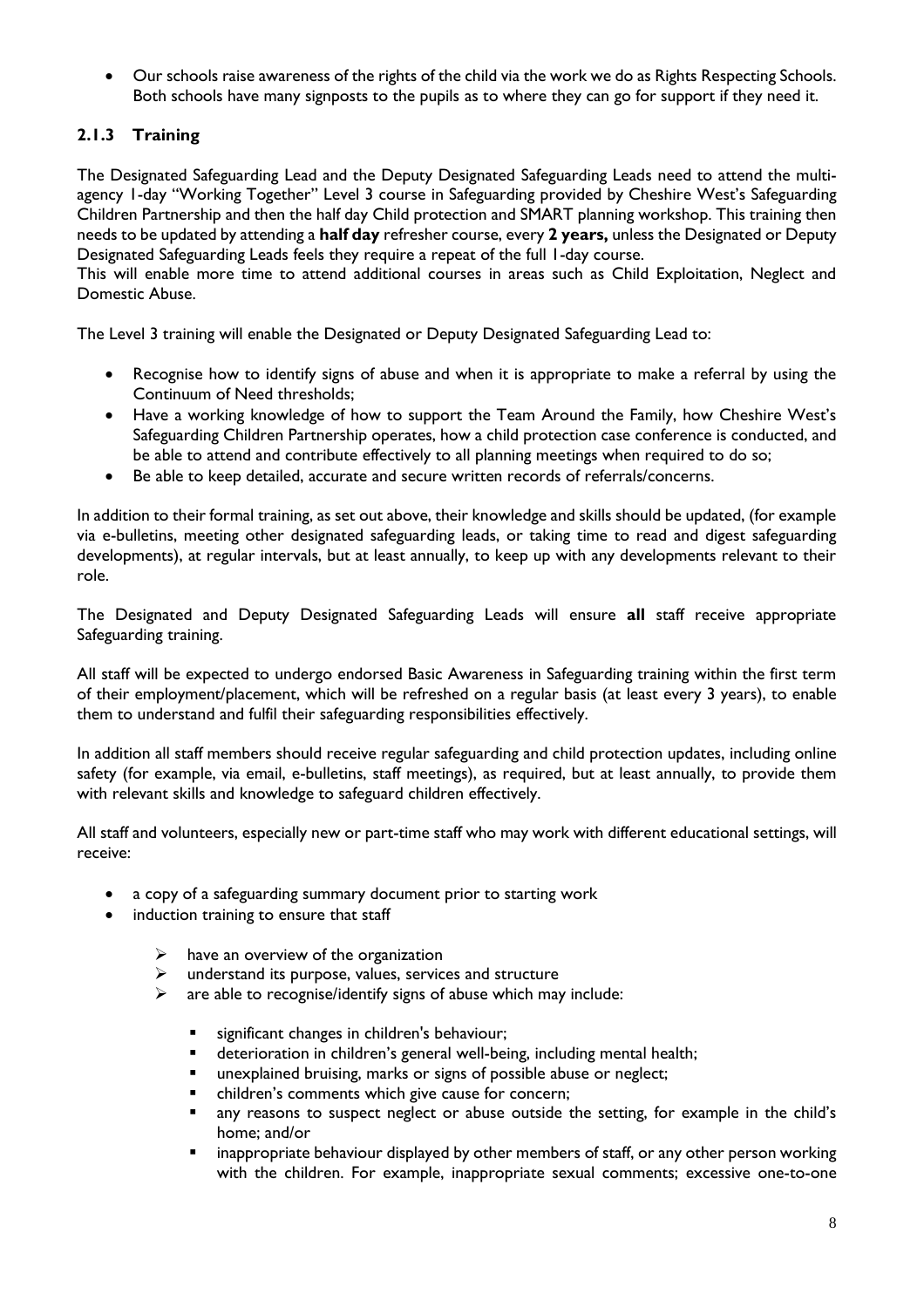attention beyond the requirements of their usual role and responsibilities; or inappropriate sharing of personal information (eg phone numbers, email, social networking) or images.

- know that they must report any concerns immediately they arise and to whom, and are aware of the whistleblowing policy and procedures.
- understand confidentiality issues.

#### **3 Roles and Responsibilities of the Executive Headteacher**

The Executive Headteacher will ensure that:

- The policies and procedures adopted by the Governing Body are fully implemented and followed by all staff, so that everyone knows what to do if concerned about a child;
- Sufficient resources and time are allocated to enable the Designated and Deputy Designated Safeguarding Leads and other staff to discharge their responsibilities, including undertaking the Lead Professional role in the Team Around the Family, taking part in strategy discussions and other interagency meetings, and contributing to the assessment of children;
- All staff and volunteers feel able to raise concerns about poor or unsafe practice in regard to children, and such concerns are addressed sensitively and effectively in a timely manner in accordance with agreed whistle-blowing policies;
- They personally, along with other senior leaders, undertake safer recruitment training in order to comply with the statutory requirement to have a trained person on every recruitment panel.
- Allegations against a member of staff are referred in a timely manner to the Local Authority Designated Officer (LADO) if appropriate

#### **4 Roles and Responsibilities of the Governing Body**

The Governing body is collectively responsible for the school's safeguarding arrangements and ensuring that all staff are aware of their safeguarding responsibilities. The Designated Safeguarding Governor will undertake initial Safeguarding training to understand their Role and Responsibilities. Ideally, all governors will undertake the Basic Awareness Safeguarding training with their school.

Allegations of abuse made against the Executive Headteacher are reported to the Chair of Governors, and referred to the Local Authority Designated Officer (LADO).

The Governing Body will ensure that:

- Safeguarding arrangements are fully embedded within the school's ethos and reflected in the school's day to day safeguarding practices;
- Sufficient governors are trained in safer recruitment practices that appointments to the senior leadership team can be adequately supported;
- The school has effective policies and procedures in place in accordance with this policy, and school's compliance with them is monitored;
- There are policies and procedures in place for dealing with complaints and/or allegations against staff, including the Executive Headteacher and any subsequent staff disciplinary hearings.
- There is a Designated Safeguarding Governor to champion safeguarding issues within the school, to liaise with the Head Teacher/Designated Safeguarding Lead, and to provide information and reports to the Governing Body. The Designated Safeguarding Governor should be supported by the Chair of Governors;
- The Executive Headteacher, and all staff who work with children, will undertake a full and endorsed Basic Awareness Safeguarding training regularly (at least every 3 years) and have access to regular safeguarding and child protection updates (for example, via email, e-bulletins, staff meetings), as required, but at least annually, to provide them with relevant skills and knowledge to safeguard children effectively.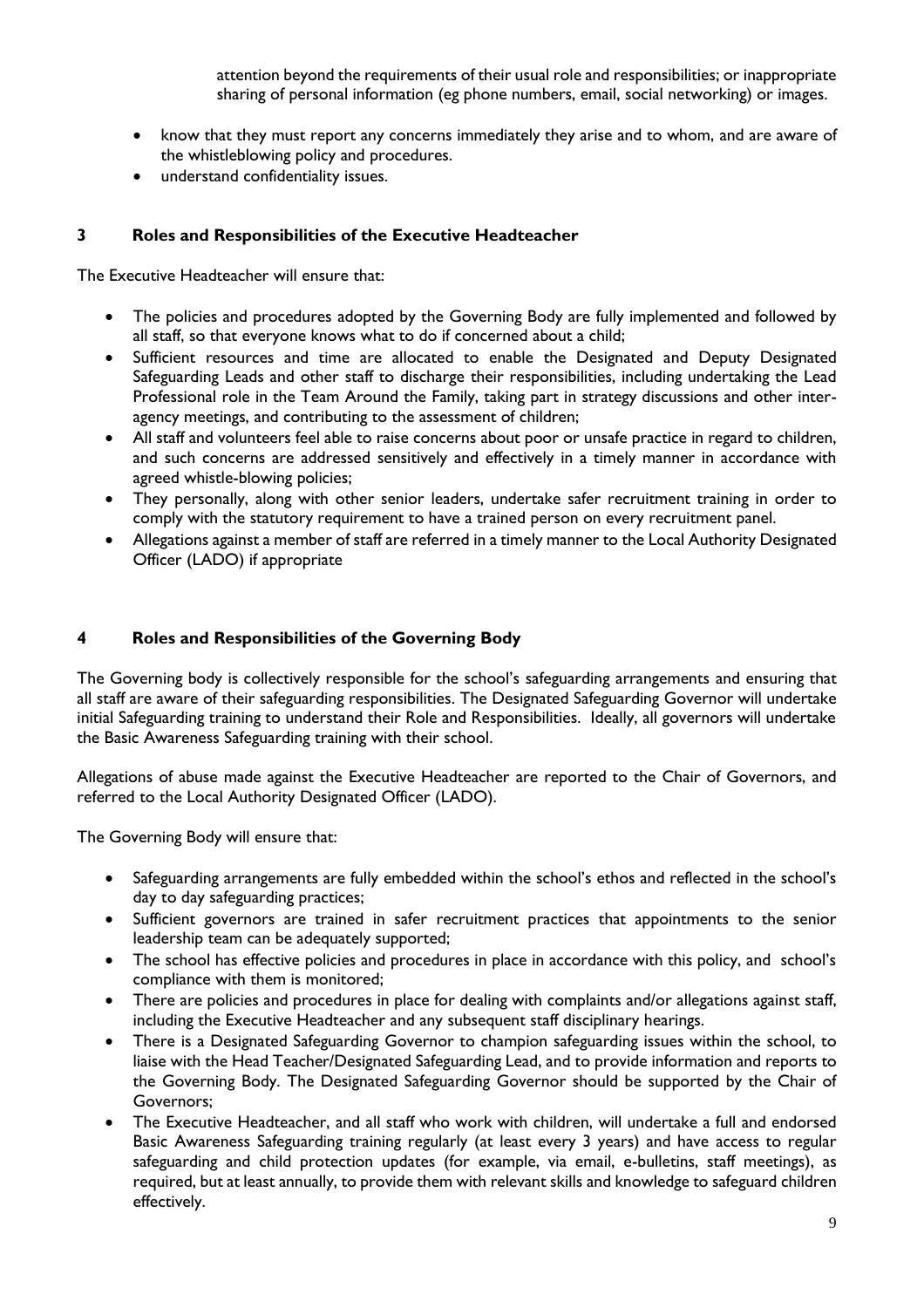- The Designated and Deputy Designated Safeguarding Leads attend at least a minimum of 1 Level 3 multi-agency course every two years
- Temporary staff, volunteers and other regular visitors to the school who work with children are made aware of the school's arrangements for safeguarding and their responsibilities.

# **5 Identifying Concerns**

*"Early identification and provision of help is in the child's best interest and results –services which deliver and support families are vital in promoting children's wellbeing."*

*"All who come into contact with families have a part to play in identifying these children whose needs are not being adequately met."*

**The Munro Review of Child Protection Part 1 : A systems analysis Professor Eileen Munro.**

Teachers and other adults in school are well placed to observe any physical, emotional or behavioural signs which indicate that a child may be suffering significant harm. The relationships between staff, pupils, parents and the public which foster respect, confidence and trust can lead to disclosures of abuse, and/or school staff being alerted to concerns. If concerns are identified, the child may be spoken to in order to ascertain whether abuse is occurring and may be done without prior consent from the child's parent/carer because the member of staff has a duty of care under 'loco parentis'. This would also be the case if the child is a witness to the abuse of another child or children e,g, bullying.

#### **5.1 Definitions, signs and symptoms and types of abuse:**

**A child**: As in the Children Act of 1989 and 2004, a child is anyone who has not yet reached his/her 18<sup>th</sup> birthday or in the case of disabled children 25 years.

**Harm** means ill-treatment or impairment of health and development, including, for example, impairment suffered from seeing or hearing the ill-treatment of another;

**Development** means physical, intellectual, emotional, social or behavioural development;

**Health** includes physical and mental health;

**Ill-treatment** includes sexual abuse and other forms of ill-treatment which are not physical.

**Abuse and Neglect** are forms of maltreatment. Somebody may abuse or neglect a child by inflicting harm or failing to act to prevent harm. Children may be abused in a family or in an institutional or community setting, by those known to them, or, more rarely, by a stranger. Abuse can take place wholly online, or technology may be used to facilitate offline abuse. They may be abused by an adult or adults or another child or children.

**Physical Abuse** may involve the hitting, shaking, throwing, poisoning, burning or scalding, drowning, suffocating, or otherwise causing physical harm to a child. Physical harm may also be caused when a parent or carer fabricates the symptoms of, or deliberately induces illness in a child.

**Sexual Abuse** involves forcing or enticing a child or young person to take part in sexual activities, not necessarily involving violence, whether or not the child is aware of what is happening. The activities may involve physical contact, including assault by penetration (for example, rape or oral sex) or non-penetrative acts such as masturbation, kissing, rubbing and touching outside of clothing. They may also include non-contact activities, such as involving children in looking at, or in the production of, sexual images, watching sexual activities, encouraging children to behave in sexually inappropriate ways, or grooming a child in preparation for abuse. Sexual abuse can take place online, and technology can be used to facilitate offline abuse. Sexual abuse is not solely perpetrated by adult males. Women can also commit acts of sexual abuse, as can other children.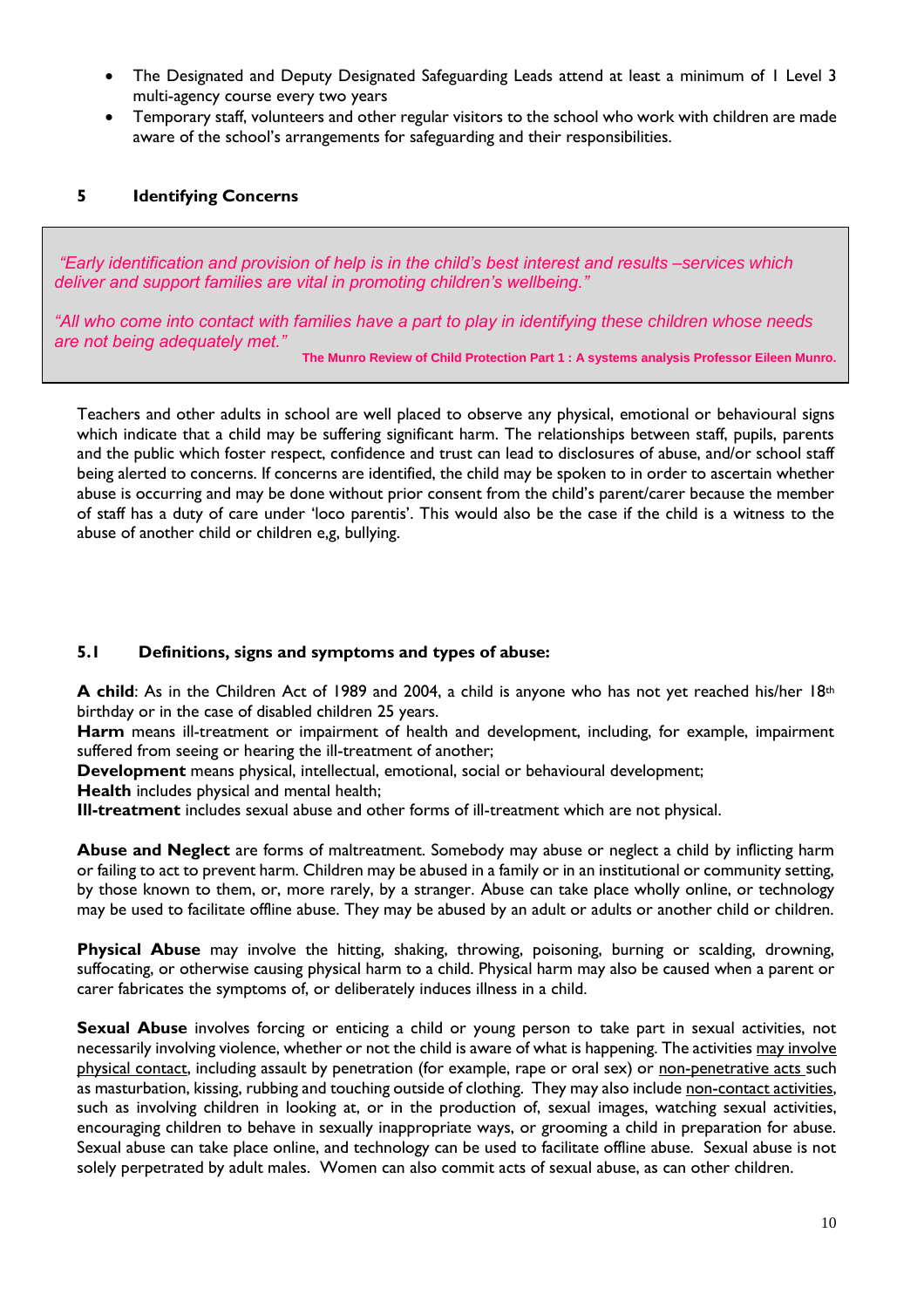**Emotional Abuse** Is the persistent emotional maltreatment of a child such as to cause severe and persistent adverse effects on the child's emotional development. It may involve conveying to children that they are worthless or unloved, inadequate, or valued only insofar as they meet the needs of another person. It may include not giving the child opportunities to express their views, deliberately silencing them or 'making fun' of what they say or how they communicate. It may feature age or developmentally inappropriate expectations being imposed on children. These may include interactions that are beyond the child's developmental capability, as well as overprotection and limitation of exploration and learning, or preventing the child participating in normal social interaction. It may involve seeing or hearing the ill-treatment of another. It may involve serious bullying (including cyberbullying), causing children frequently to feel frightened or in danger, or the exploitation or corruption of children. Some level of emotional abuse is involved in all types of maltreatment of a child, though it may occur alone.

 **Neglect** is the persistent failure to meet a child's basic physical and/or psychological needs, likely to result in the serious impairment of the child's health or development. Neglect may occur during pregnancy as a result of maternal substance abuse. Once a child is born, neglect may involve a parent or carer failing to:

- provide adequate food, clothing and shelter (including exclusion from home or abandonment);
- protect a child from physical and emotional harm or danger;
- ensure adequate supervision (including the use of inadequate care-givers); or
- ensure access to appropriate medical care or treatment.

It may also include neglect of, or unresponsiveness to, a child's basic emotional needs.

**Domestic Abuse** The behaviour of a person ("A") towards another person ("B") is "domestic abuse" if-

 A and B are each aged 16 or over and are personally connected to each other, and the behaviour is abusive.

The behaviour is "abusive" if it consists of any of the following  $-$ 

- A) Physical or sexual abuse;
- B) Violent or threatening behaviour;
- Controlling or coercive behaviour;
- Economic abuse (see subsection 4);
- Psychological, emotional or other abuse;

and it does not matter whether the behaviour consists of a single incident or a course of conduct.

"Economic abuse" means any behaviour that has a substantial adverse effect of B's ability to –

- a) Acquire, use or maintain money or other property, or
- b) Obtain goods or services

For the purposes of the domestic abuse Act 2021 A's behaviour may be behaviour "towards" B despite the fact that it consists of conduct directed at another person (for example, B's child).

The Domestic abuse Act 2021 introduces the first ever statutory definition of domestic abuse and recognises the impact of domestic abuse on children, as victims in their own right, if they see, hear or experience the effects of abuse. The statutory definition of domestic abuse, based on the previous cross-government definition, ensures that different types of relationships are captured, including ex-partners and family members. The definition captures a range of different abusive behaviours, including physical, emotional and economic abuse and coercive and controlling behaviour. Both the person who is carrying out the behaviour and the person to whom the behaviour is directed towards must be aged 16 or over and they must be "personally connected" (as defined in section 2 of the 2021 Act).

#### **Safeguarding pupils/students who are vulnerable to extremism**

Since 2010, when the Government published the Prevent Strategy, there has been an awareness of the specific need to safeguard children, young people and families from violent extremism. There have been several occasions both locally and nationally in which extremist groups have attempted to radicalise vulnerable children and young people to hold extreme views including views justifying political, religious, sexist or racist violence,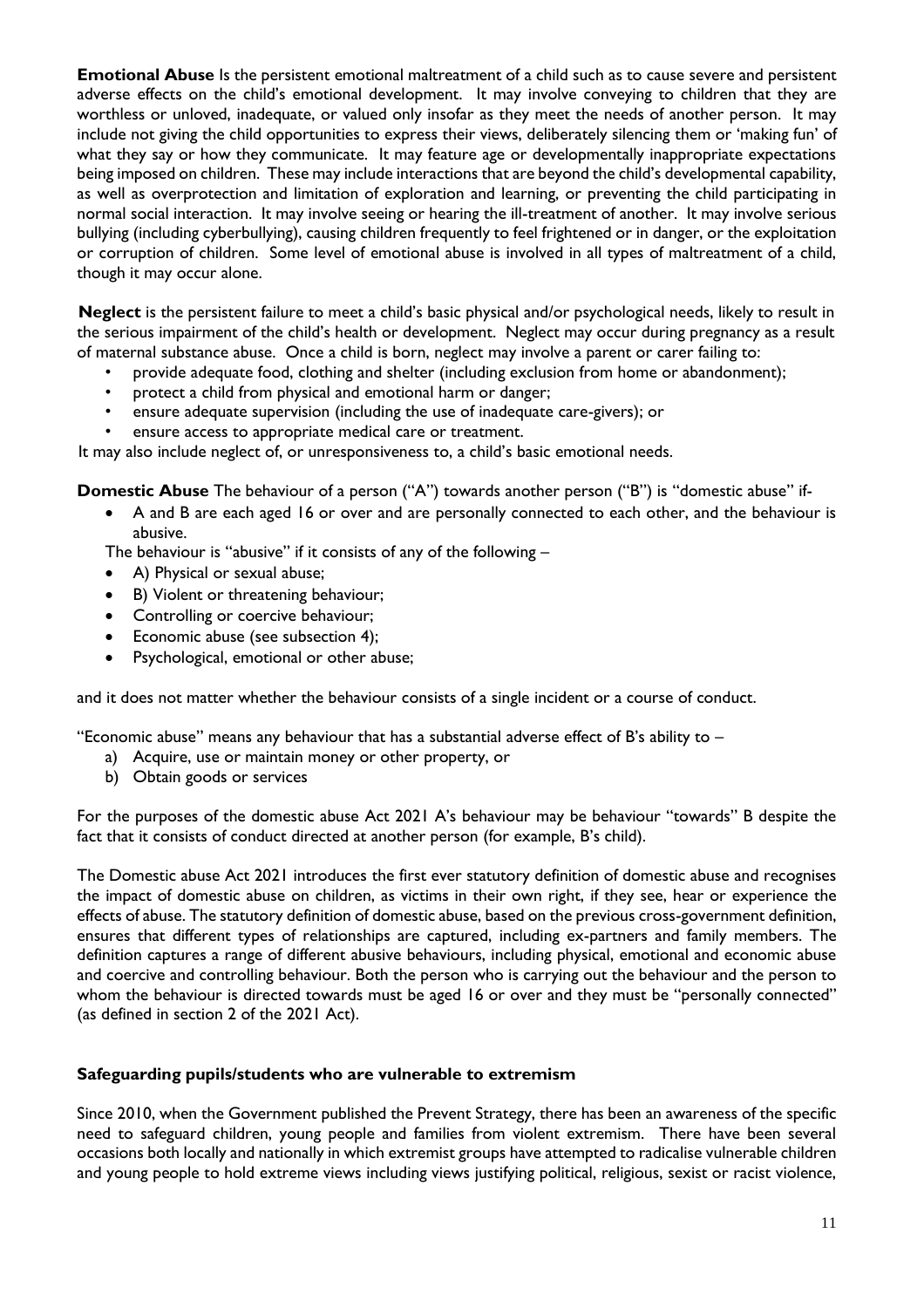or to steer them into a rigid and narrow ideology that is intolerant of diversity and leaves them vulnerable to future radicalisation.

The Acorns Primary & Nursery and Whitley Village Federated Schools values freedom of speech and the expression of beliefs / ideology as fundamental rights underpinning our society's values. Both pupils/students and teachers have the right to speak freely and voice their opinions. However, freedom comes with responsibility and free speech that is designed to manipulate the vulnerable or that leads to violence and harm of others goes against the moral principles in which freedom of speech is valued. Free speech is not an unqualified privilege; it is subject to laws and policies governing equality, human rights, community safety and community cohesion.

The current threat from terrorism in the United Kingdom may include the exploitation of vulnerable people, to involve them in terrorism or in activity in support of terrorism. The normalisation of extreme views may also make children and young people vulnerable to future manipulation and exploitation. The Acorns Primary & Nursery and Whitley Village Federated Schools is clear that this exploitation and radicalisation should be viewed as a safeguarding concern.

#### **Definitions of radicalisation and extremism, and indicators of vulnerability to radicalisation are in Appendix 4.**

The Acorns Primary & Nursery and Whitley Village Federated Schools seeks to protect children and young people against the messages of all violent extremism including, but not restricted to, those linked to Islamist ideology, or to Far Right / Neo Nazi / White Supremacist ideology, Irish Nationalist and Loyalist paramilitary groups, and extremist Animal Rights movements.

The school governors, the Head Teacher/Principal and the Designated Safeguarding Lead will assess the level of risk within the school and put actions in place to reduce that risk. Risk assessment may include consideration of the school's RE curriculum, SEND policy, assembly policy, the use of school premises by external agencies, integration of pupils by gender and SEN, anti-bullying policy and other issues specific to the school's profile, community and philosophy.

This risk assessment will be reviewed as part of the annual s175 return that is monitored by the local authority and the Safeguarding Children Partnership.

Our school, like all others, is required to identify a Prevent **Single Point of Contact** (SPOC) who will be the lead within the organisation for safeguarding in relation to protecting individuals from radicalisation and involvement in terrorism (this will normally be the Designated Safeguarding Lead). The SPOC for The Acorns Primary & Nursery and Whitley Village Federated Schools is Mrs Hannah Broom. The responsibilities of the SPOC are described in Appendix 5.

When any member of staff has concerns that a pupil may be at risk of radicalisation or involvement in terrorism, they should speak with the SPOC and to the Designated Safeguarding Lead if this is not the same person.

Numerous factors can contribute to and influence the range of behaviours that are defined as violent extremism, but most young people do not become involved in extremist action. For this reason the appropriate interventions in any particular case may not have any specific connection to the threat of radicalisation, for example they may address mental health, relationship or drug/alcohol issues.

#### **Safeguarding pupils/students who are vulnerable to exploitation, forced marriage, honour based violence, female genital mutilation, sharing of nudes or semi-nude images / videos, sexting, sexual violence and sexual harassment or trafficking and modern slavery.**

**Child sexual exploitation** is a form of sexual abuse where children are sexually exploited for money, power or status. It can involve violent, humiliating and degrading sexual assaults. In some cases, young people are persuaded or forced into exchanging sexual activity for money, drugs, gifts, affection or status. Consent cannot be given, even where a child may believe they are voluntarily engaging in sexual activity with the person who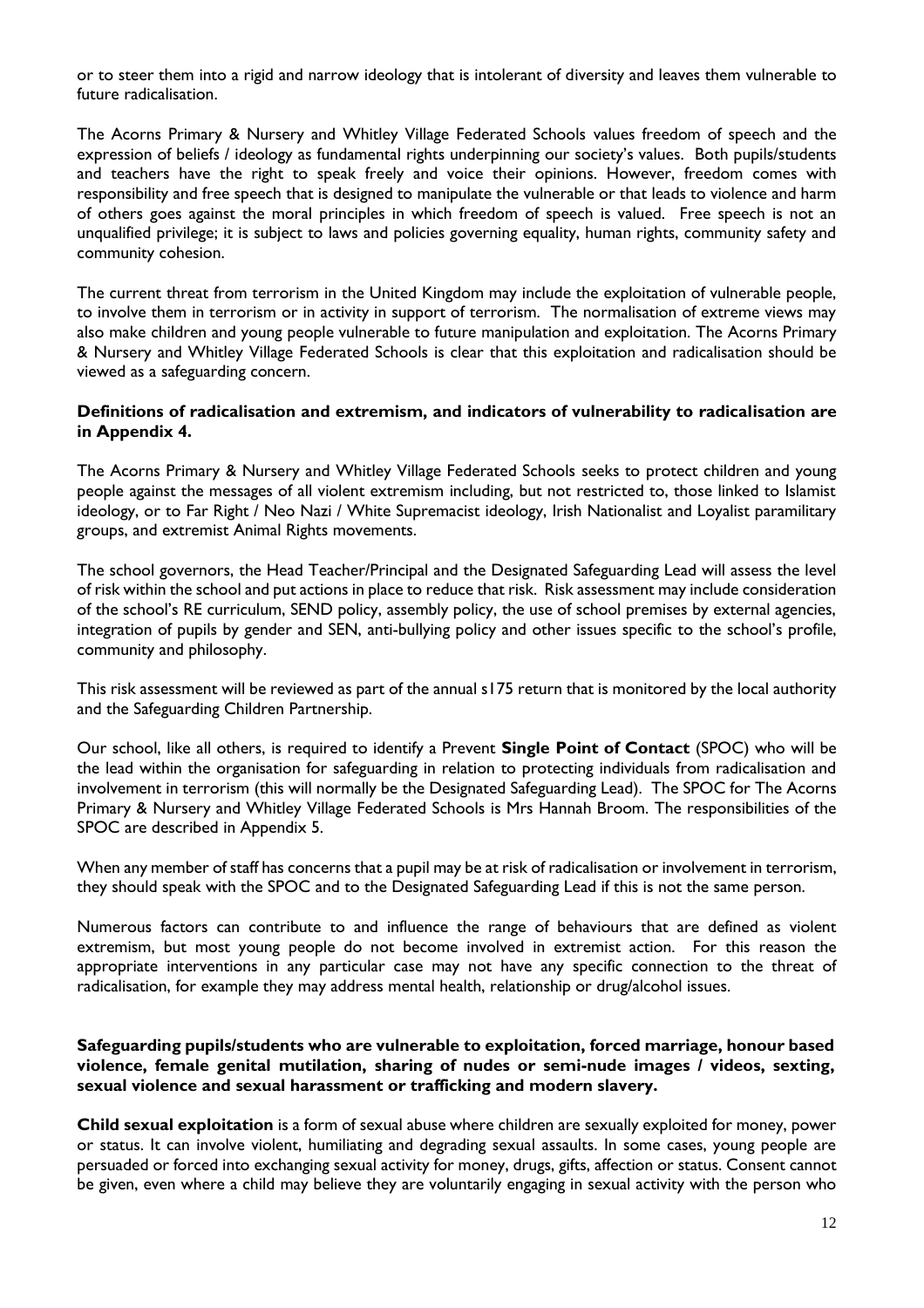is exploiting them. Child sexual exploitation does not always involve physical contact and can happen online. A significant number of children who are victims of sexual exploitation go missing from home, care and education at some point. Some of the following signs may be indicators of sexual exploitation:

- Children who appear with unexplained gifts or new possessions;
- Children who associate with other young people involved in exploitation;
- Children who have older boyfriends or girlfriends;
- Children who suffer from sexually transmitted infections or become pregnant;
- Children who suffer from changes in emotional well-being;
- Children who misuse drugs and alcohol;
- Children who go missing for periods of time or regularly come home late; and
- Children who regularly miss school or education or do not take part in education.

**Child criminal exploitation.** As set out in the Serious Violence Strategy, published by the Home Office, where an individual or group takes advantage of an imbalance of power to coerce, control, manipulate or deceive a child or young person under the age of 18 into any criminal activity (a) in exchange for something the victim needs or wants, and/or (b) for the financial or other advantage of the perpetrator or facilitator and/or (c) through violence or the threat of violence. The victim may have been criminally exploited even if the activity appears consensual. Child criminal exploitation does not always involve physical contact; it can also occur through the use of technology. Some of the following signs may be indicators of criminal exploitation:

- Persistently going missing from school or home and / or being found out-of-area;
- Unexplained acquisition of money, clothes, or mobile phones
- Excessive receipt of texts / phone calls
- Relationships with controlling / older individuals or groups
- Leaving home / care without explanation
- Suspicion of physical assault / unexplained injuries
- Parental concerns
- Carrying weapons
- Significant decline in school results / performance
- Gang association or isolation from peers or social networks
- Self-harm or significant changes in emotional well-being

**County Lines** is a form of criminal exploitation whereby gangs and organised criminal networks involved in exporting illegal drugs into one or more importing areas within the UK, using dedicated mobile phone lines or other form of 'deal line'. They are likely to exploit children and vulnerable adults to move and store the drugs and money, and they will often use coercion, intimidation, violence (including sexual violence) and weapons.

**HBA / Forced Marriage or FGM -** So-called 'honour-based' abuse (HBA) encompasses crimes which have been committed to protect or defend the honour of the family and/or the community, including Female Genital Mutilation (FGM), forced marriage, and practices such as breast ironing. All forms of so called HBA are abuse (regardless of the motivation) and should be handled and escalated as such. If in any doubts staff should speak to the designated safeguarding lead. Professionals in all agencies, and individuals and groups in relevant communities, need to be alert to the possibility of a child being at risk of HBA, or already having suffered HBA. There are a range of potential indicators that a child may be at risk of HBA. Guidance on the warning signs that FGM or forced marriage may be about to take place, or may have already taken place, can be found on pages 38-41 of the

[https://www.gov.uk/government/uploads/system/uploads/attachment\\_data/file/512906/Multi\\_Agency\\_Statutor](https://www.gov.uk/government/uploads/system/uploads/attachment_data/file/512906/Multi_Agency_Statutory_Guidance_on_FGM__-_FINAL.pdf) y Guidance on FGM - FINAL.pdf (pages 59-61 focus on the role of schools and colleges) and pages 13-14 of the

[https://www.gov.uk/government/uploads/system/uploads/attachment\\_data/file/322307/HMG\\_MULTI\\_AGEN](https://www.gov.uk/government/uploads/system/uploads/attachment_data/file/322307/HMG_MULTI_AGENCY_PRACTICE_GUIDELINES_v1_180614_FINAL.pdf) [CY\\_PRACTICE\\_GUIDELINES\\_v1\\_180614\\_FINAL.pdf.](https://www.gov.uk/government/uploads/system/uploads/attachment_data/file/322307/HMG_MULTI_AGENCY_PRACTICE_GUIDELINES_v1_180614_FINAL.pdf)

If staff have a concern regarding a child that might be at risk of HBA they should activate local safeguarding procedures, using existing national and local protocols for multiagency liaison with police and children's social care. Where FGM has taken place, since 31 October 2015 there has been a mandatory reporting duty placed on teachers that requires a different approach (see following section).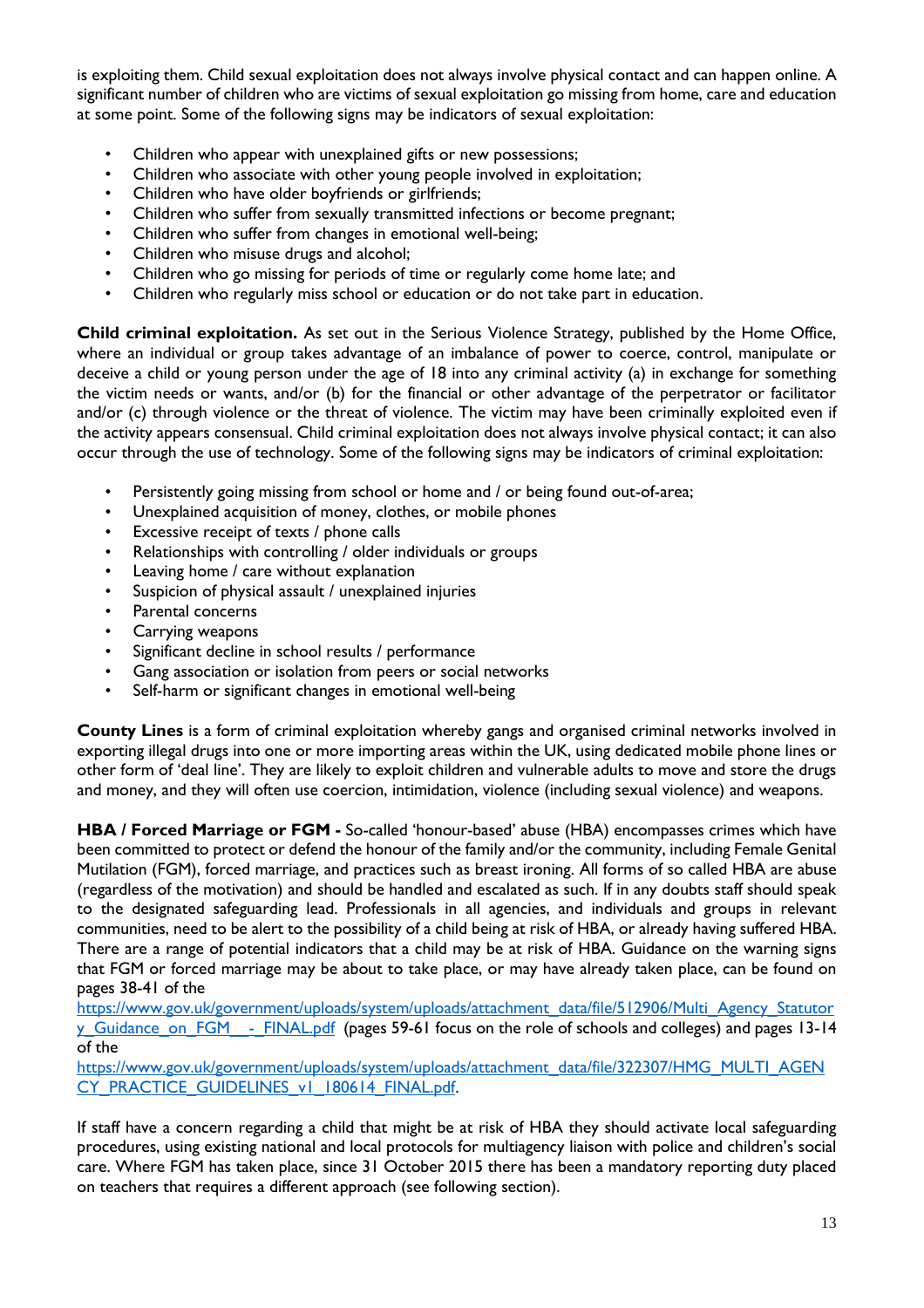FGM mandatory reporting duty FGM comprises all procedures involving partial or total removal of the external female genitalia or other injury to the female genital organs. It is illegal in the UK and a form of child abuse with long-lasting harmful consequences.

Section 5B of the Female Genital Mutilation Act 2003 (as inserted by section 74 of the Serious Crime Act 2015) places a statutory duty upon teachers along with regulated health and social care professionals in England and Wales, to report to the police where they discover (either through disclosure by the victim or visual evidence) that FGM appears to have been carried out on a girl under 18. Those failing to report such cases will face disciplinary sanctions. It will be rare for teachers to see visual evidence, and they should not be examining pupils, but the same definition of what is meant by "to discover that an act of FGM appears to have been carried out" is used for all professionals to whom this mandatory reporting duty applies. Information on when and how to make a report can be found at- [https://www.gov.uk/government/publications/mandatory](https://www.gov.uk/government/publications/mandatory-reporting-of-female-genital-mutilation-procedural-information)[reporting-of-female-genital-mutilation-procedural-information](https://www.gov.uk/government/publications/mandatory-reporting-of-female-genital-mutilation-procedural-information)

Teachers must personally report to the police cases where they discover that an act of FGM appears to have been carried out. Unless the teacher has a good reason not to, they should also still consider and discuss any such case with the school or college's designated safeguarding lead and involve children's social care as appropriate. The duty does not apply in relation to at risk or suspected cases (i.e. where the teacher does not discover that an act of FGM appears to have been carried out, either through disclosure by the victim or visual evidence) or in cases where the woman is 18 or over. In these cases, teachers should follow local safeguarding procedures. The following is a useful summary of the FGM mandatory reporting duty: [https://www.gov.uk/government/uploads/system/uploads/attachment\\_data/file/496415/6\\_1639\\_HO\\_SP\\_FGM](https://www.gov.uk/government/uploads/system/uploads/attachment_data/file/496415/6_1639_HO_SP_FGM_mandatory_reporting_Fact_sheet_Web.pdf) [\\_mandatory\\_reporting\\_Fact\\_sheet\\_Web.pdf](https://www.gov.uk/government/uploads/system/uploads/attachment_data/file/496415/6_1639_HO_SP_FGM_mandatory_reporting_Fact_sheet_Web.pdf)

**Forced marriage -** Forcing a person into a marriage is a crime in England and Wales. A forced marriage is one entered into without the full and free consent of one or both parties and where violence, threats or any other form of coercion is used to cause a person to enter into a marriage. Threats can be physical or emotional and psychological. A lack of full and free consent can be where a person does not consent or where they cannot consent (if they have learning disabilities, for example). Nevertheless, some communities use religion and culture as a way to coerce a person into marriage. Schools and colleges can play an important role in safeguarding children from forced marriage.

The Forced Marriage Unit has published

[https://www.gov.uk/government/uploads/system/uploads/attachment\\_data/file/322307/HMG\\_MULTI\\_AGEN](https://www.gov.uk/government/uploads/system/uploads/attachment_data/file/322307/HMG_MULTI_AGENCY_PRACTICE_GUIDELINES_v1_180614_FINAL.pdf) [CY\\_PRACTICE\\_GUIDELINES\\_v1\\_180614\\_FINAL.pdf](https://www.gov.uk/government/uploads/system/uploads/attachment_data/file/322307/HMG_MULTI_AGENCY_PRACTICE_GUIDELINES_v1_180614_FINAL.pdf), with pages 32-36 focusing on the role of schools and colleges. School and college staff can contact the Forced Marriage Unit if they need advice or information. Contact: 020 7008 0151 or email: [fmu@fco.gov.uk.](mailto:fmu@fco.gov.uk)

#### **Sharing or nudes or semi-nude images / videos**

Whilst professionals refer to the issue as 'sexting' there is no clear definition of 'sexting'. Many professionals consider sexting to be 'sending or posting sexually suggestive images, including nude or semi-nude photographs, via mobiles or over the Internet.' Yet when young people5 are asked 'What does sexting mean to you?' they are more likely to interpret sexting as 'writing and sharing explicit messages with people they know'. Similarly, many parents think of sexting as flirty or sexual text messages rather than images.

This only covers the sharing of sexual imagery by young people. Creating and sharing sexual photos and videos of under-18s is illegal and therefore causes the greatest complexity for schools and other agencies when responding. It also presents a range of risks which need careful management.

On this basis current advice introduces the phrase 'youth produced sexual imagery' and uses this instead of 'sexting.' This is to ensure clarity about the issues current advice addresses.

'Youth produced sexual imagery' best describes the practice because:

- 'Youth produced' includes young people sharing images that they, or another young person, have created of themselves.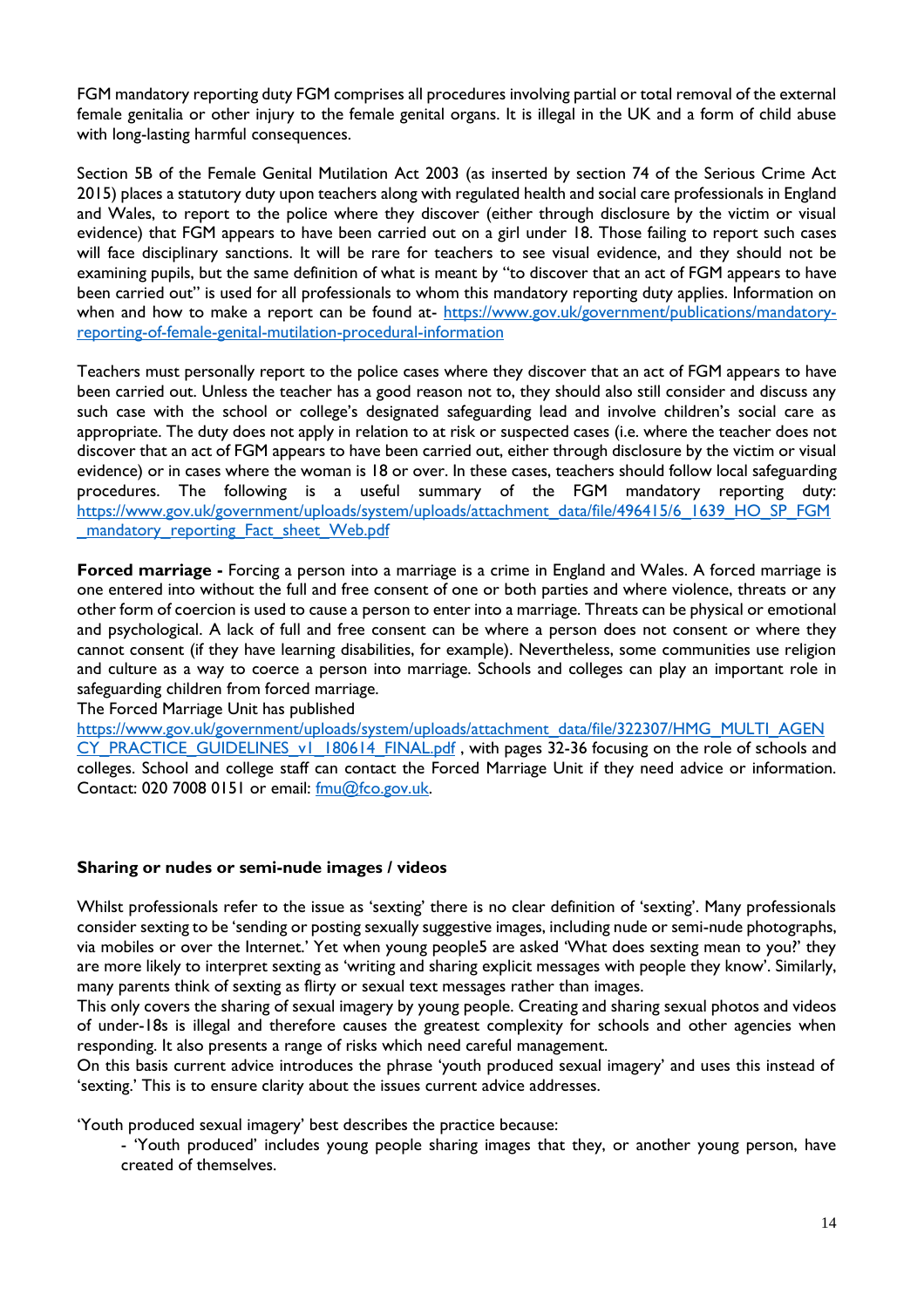- 'Sexual' is clearer than 'indecent.' A judgement of whether something is 'decent' is both a value judgement and dependent on context.

- 'Imagery' covers both still photos and moving videos (and this is what is meant by reference to imagery throughout the document).

The types of incidents which this covers are:

- A person under the age of 18 creates and shares sexual imagery of themselves with a peer under the age of 18

- A person under the age of 18 shares sexual imagery created by another person under the age of 18 with a peer under the age of 18 or an adult

- A person under the age of 18 is in possession of sexual imagery created by another person under the age of 18

For the best way to respond to these issues, staff should read the following advice:

[https://www.gov.uk/government/publications/sharing-nudes-and-semi-nudes-advice-for-education-settings](https://www.gov.uk/government/publications/sharing-nudes-and-semi-nudes-advice-for-education-settings-working-with-children-and-young-people/sharing-nudes-and-semi-nudes-advice-for-education-settings-working-with-children-and-young-people)[working-with-children-and-young-people/sharing-nudes-and-semi-nudes-advice-for-education-settings](https://www.gov.uk/government/publications/sharing-nudes-and-semi-nudes-advice-for-education-settings-working-with-children-and-young-people/sharing-nudes-and-semi-nudes-advice-for-education-settings-working-with-children-and-young-people)[working-with-children-and-young-people](https://www.gov.uk/government/publications/sharing-nudes-and-semi-nudes-advice-for-education-settings-working-with-children-and-young-people/sharing-nudes-and-semi-nudes-advice-for-education-settings-working-with-children-and-young-people)

#### **Sexual Violence and Sexual Harassment (see separate SVSH policy)**

Sexual violence and sexual harassment can occur between two children of any age and sex from primary to secondary stage and into colleges. It can also occur online. It can also occur through a group of children sexually assaulting or sexually harassing a single child or group of children.

Children who are victims of sexual violence and sexual harassment will likely find the experience stressful and distressing. This will, in all likelihood, adversely affect their educational attainment and will be exacerbated if the alleged perpetrator(s) attends the same school or college. Sexual violence and sexual harassment exist on a continuum and may overlap, they can occur online and face to face (both physically and verbally) and are never acceptable.

It is essential that all victims are reassured that they are being taken seriously and that they will be supported and kept safe. A victim should never be given the impression that they are creating a problem by reporting sexual violence or sexual harassment. Nor should a victim ever be made to feel ashamed for making a report.

Staff should be aware that some groups are potentially more at risk. Evidence shows girls, children with special educational needs and disabilities (SEND) and LGBT children are at greater risk. Staff should be aware of the importance of:

• challenging inappropriate behaviours;

• making clear that sexual violence and sexual harassment is not acceptable, will never be tolerated and is not an inevitable part of growing up;

• not tolerating or dismissing sexual violence or sexual harassment as "banter", "part of growing up", "just having a laugh" or "boys being boys"; and,

• challenging physical behaviours (potentially criminal in nature), such as grabbing bottoms, breasts and genitalia, pulling down trousers, flicking bras and lifting up skirts. Dismissing or tolerating such behaviours risks normalising them.

#### **What is sexual violence and sexual harassment?**

#### **Sexual violence**

It is important that school and college staff are aware of sexual violence and the fact children can, and sometimes do, abuse their peers in this way and that it can happen both inside and outside of school/college. When referring to sexual violence we are referring to sexual violence offences under the Sexual Offences Act 2003 as described below: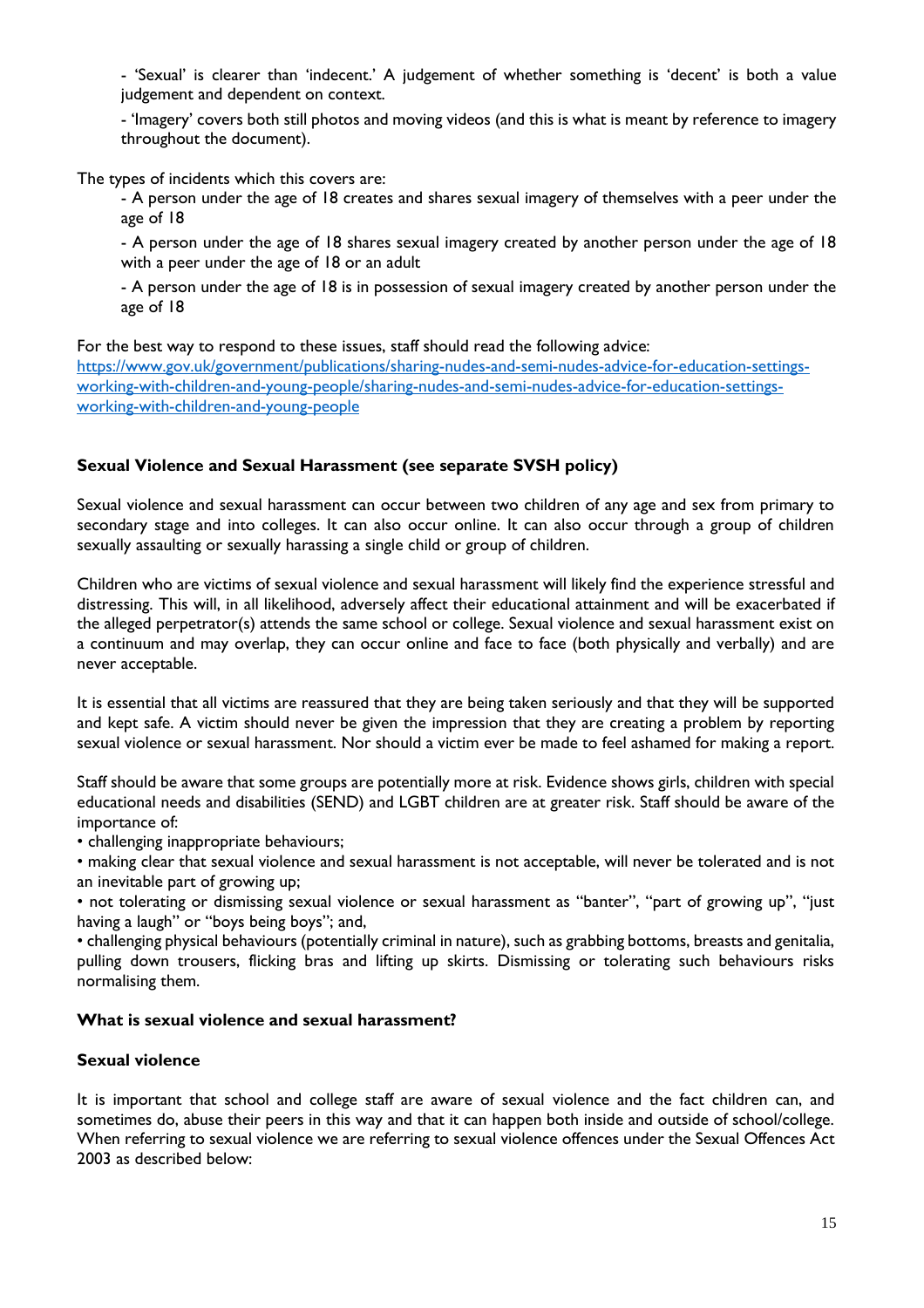**Rape**: A person (A) commits an offence of rape if: he intentionally penetrates the vagina, anus or mouth of another person (B) with his penis, B does not consent to the penetration and A does not reasonably believe that B consents.

**Assault by Penetration**: A person (A) commits an offence if: s/he intentionally penetrates the vagina or anus of another person (B) with a part of her/his body or anything else, the penetration is sexual, B does not consent to the penetration and A does not reasonably believe that B consents.

**Sexual Assault**: A person (A) commits an offence of sexual assault if: s/he intentionally touches another person (B), the touching is sexual, B does not consent to the touching and A does not reasonably believe that B consents. (Schools should be aware that sexual assault covers a very wide range of behaviour so a single act of kissing someone without consent, or touching someone's bottom/breasts/genitalia without consent, can still constitute sexual assault.)

**Causing someone to engage in sexual activity without consent**: A person (A) commits an offence if: s/he intentionally causes another person (B) to engage in an activity, the activity is sexual, B does not consent to engaging in the activity, and A does not reasonably believe that B consents. (This could include forcing someone to strip, touch themselves sexually, or to engage in sexual activity with a third party.)

What is consent? Consent is about having the freedom and capacity to choose. Consent to sexual activity may be given to one sort of sexual activity but not another, e.g.to vaginal but not anal sex or penetration with conditions, such as wearing a condom. Consent can be withdrawn at any time during sexual activity and each time activity occurs. Someone consents to vaginal, anal or oral penetration only if s/he agrees by choice to that penetration and has the freedom and capacity to make that choice. Further information about consent can be found here: [Rape Crisis England & Wales -](https://rapecrisis.org.uk/get-informed/about-sexual-violence/sexual-consent/) Sexual consent

• a child under the age of 13 can never consent to any sexual activity;

• the age of consent is 16;

• sexual intercourse without consent is rape.

#### **Sexual harassment**

When referring to sexual harassment we mean 'unwanted conduct of a sexual nature' that can occur online and offline and both inside and outside of school/college. When we reference sexual harassment, we do so in the context of child on child sexual harassment. Sexual harassment is likely to: violate a child's dignity, and/or make them feel intimidated, degraded or humiliated and/or create a hostile, offensive or sexualised environment.

Whilst not intended to be an exhaustive list, sexual harassment can include:

• sexual comments, such as: telling sexual stories, making lewd comments, making sexual remarks about clothes and appearance and calling someone sexualised names;

• sexual "jokes" or taunting;

• physical behaviour, such as: deliberately brushing against someone, interfering with someone's clothes (schools and colleges should be considering when any of this crosses a line into sexual violence - it is important to talk to and consider the experience of the victim) and displaying pictures, photos or drawings of a sexual nature; and

• online sexual harassment. This may be standalone, or part of a wider pattern of sexual harassment and/or sexual violence. It may include:

• consensual and non-consensual sharing of nudes and semi-nudes images and/or videos. As set out in UKCIS [Sharing nudes and semi-nudes: advice for education settings working with children and young people](https://www.gov.uk/government/publications/sharing-nudes-and-semi-nudes-advice-for-education-settings-working-with-children-and-young-people) (which provides detailed advice for schools and colleges) taking and sharing nude photographs of U18s is a criminal offence;

o sharing of unwanted explicit content;

- o upskirting (is a criminal offence141);
- o sexualised online bullying;
- o unwanted sexual comments and messages, including, on social media;
- o sexual exploitation; coercion and threats.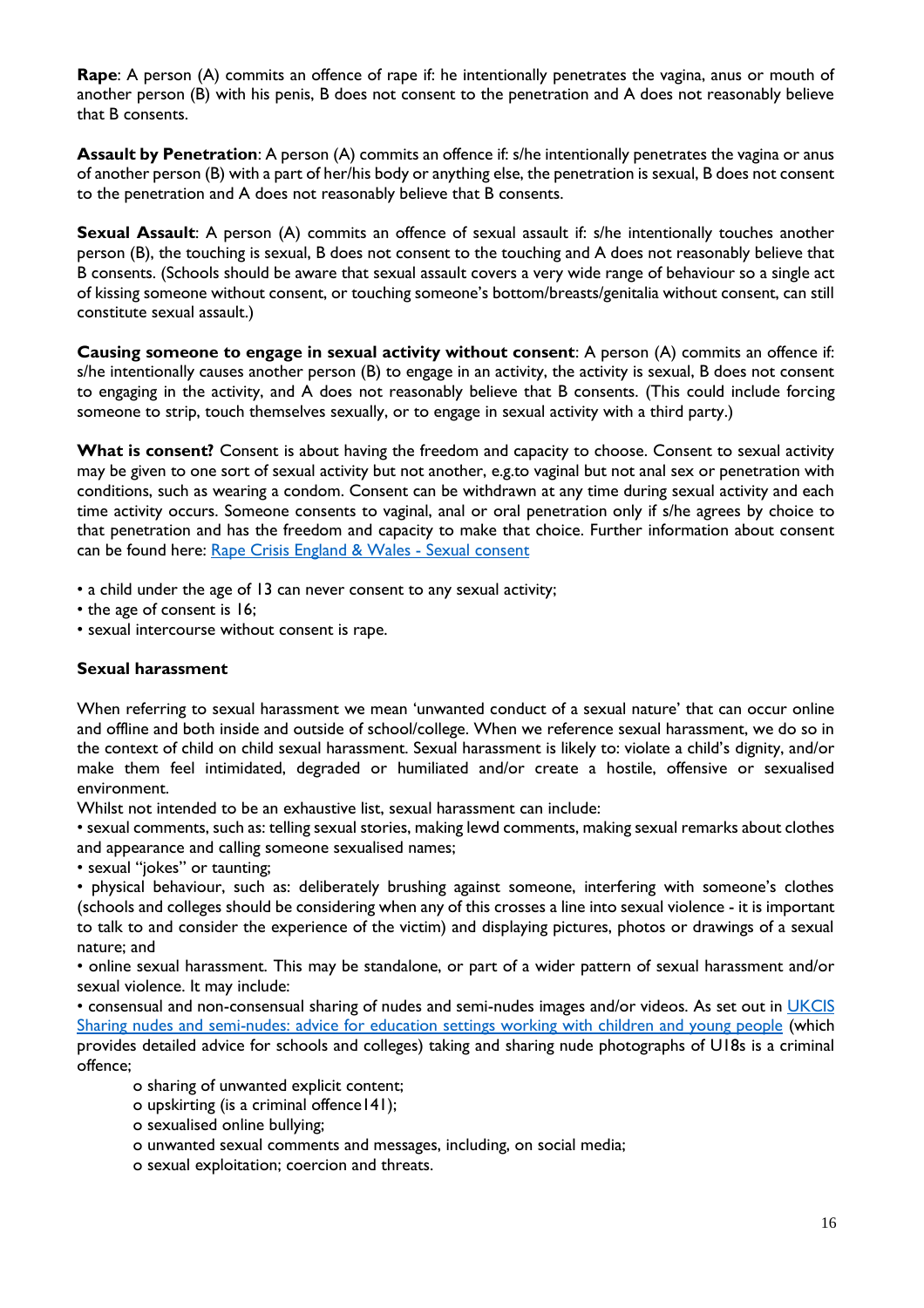# **Upskirting**

The Voyeurism (Offences) Act 2019, which is commonly known as the Upskirting Act, came into force on 12 April 2019. 'Upskirting' is where someone takes a picture under a person's clothing (not necessarily a skirt) without their permission and or knowledge, with the intention of viewing their genitals or buttocks (with or without underwear) to obtain sexual gratification, or cause the victim humiliation, distress or alarm. It is a criminal offence. Anyone of any sex, can be a victim.

#### **The response to a report of sexual violence or sexual harassment**

The initial response to a report from a child is incredibly important. How the school or college responds to a report can encourage or undermine the confidence of future victims of sexual violence and sexual harassment to report or come forward. Schools and colleges not recognising, acknowledging or understanding the scale of harassment and abuse and/or downplaying of some behaviours, for example dismissing sexual harassment as "just banter", "just having a laugh", "part of growing up" or "boys being boys" can actually lead to a culture of unacceptable behaviours, an unsafe environment for children and in worst case scenarios a culture that normalises abuse leading to children accepting it as normal and not coming forward to report it.

It is essential that all victims are reassured that they are being taken seriously and that they will be supported and kept safe. A victim should never be given the impression that they are creating a problem by reporting sexual violence or sexual harassment. Nor should a victim ever be made to feel ashamed for making a report. If staff have a concern about a child or a child makes a report to them, they should follow the referral process within the school. As is always the case, if staff are in any doubt as to what to do they should speak to the designated safeguarding lead (or a deputy).

For the best way to respond to these issues, staff should read the following advice: [https://www.gov.uk/government/publications/sexual-violence-and-sexual-harassment-between-children-in](https://www.gov.uk/government/publications/sexual-violence-and-sexual-harassment-between-children-in-schools-and-colleges)[schools-and-colleges](https://www.gov.uk/government/publications/sexual-violence-and-sexual-harassment-between-children-in-schools-and-colleges) and refer to the school's separate SVSH policy.

#### **Child trafficking and modern slavery**

Child trafficking and modern slavery are forms of child abuse where children are recruited, moved or transported and then exploited, forced to work or sold. Children are trafficked for sexual exploitation, benefit fraud, forced marriage, domestic servitude such as: cleaning, childcare, cooking, forced labour in factories or agriculture and criminal activity such as: pickpocketing, begging, transporting drugs, working on cannabis farms, selling pirated DVDs and bag theft.

Many children are trafficked into the UK from abroad, but children can also be trafficked from one part of the UK to another.

Trafficked children experience multiple forms of abuse and neglect. Physical, sexual and emotional violence are often used to control victims of trafficking. Children are also likely to be physically and emotionally neglected.

Children are tricked, forced or persuaded to leave their homes. Traffickers use grooming techniques to gain the trust of the child, family or community. They may threaten families, but this isn't always the case, they may promise children education or persuade parents their child can have a better future in another place. Sometimes families will be asked for payment towards the 'service' a trafficker is providing e.g. sorting out travel documentation or transport. Traffickers make a profit from the money a child earns through exploitation, forced labour or crime. Often this is explained as a wat for a child to pay off a debt they or their family 'owe' to the traffickers.

Although these are methods used by traffickers, coercion, violence or threats do not need ot be proven in cases of child trafficking – a child cannot legally consent so child trafficking only requires evidence of movement and exploitation.

Our safeguarding policy, through the school's values, ethos and behaviour policies, provides the basic platform to ensure children and young people are given the support to respect themselves and others, stand up for themselves and protect each other.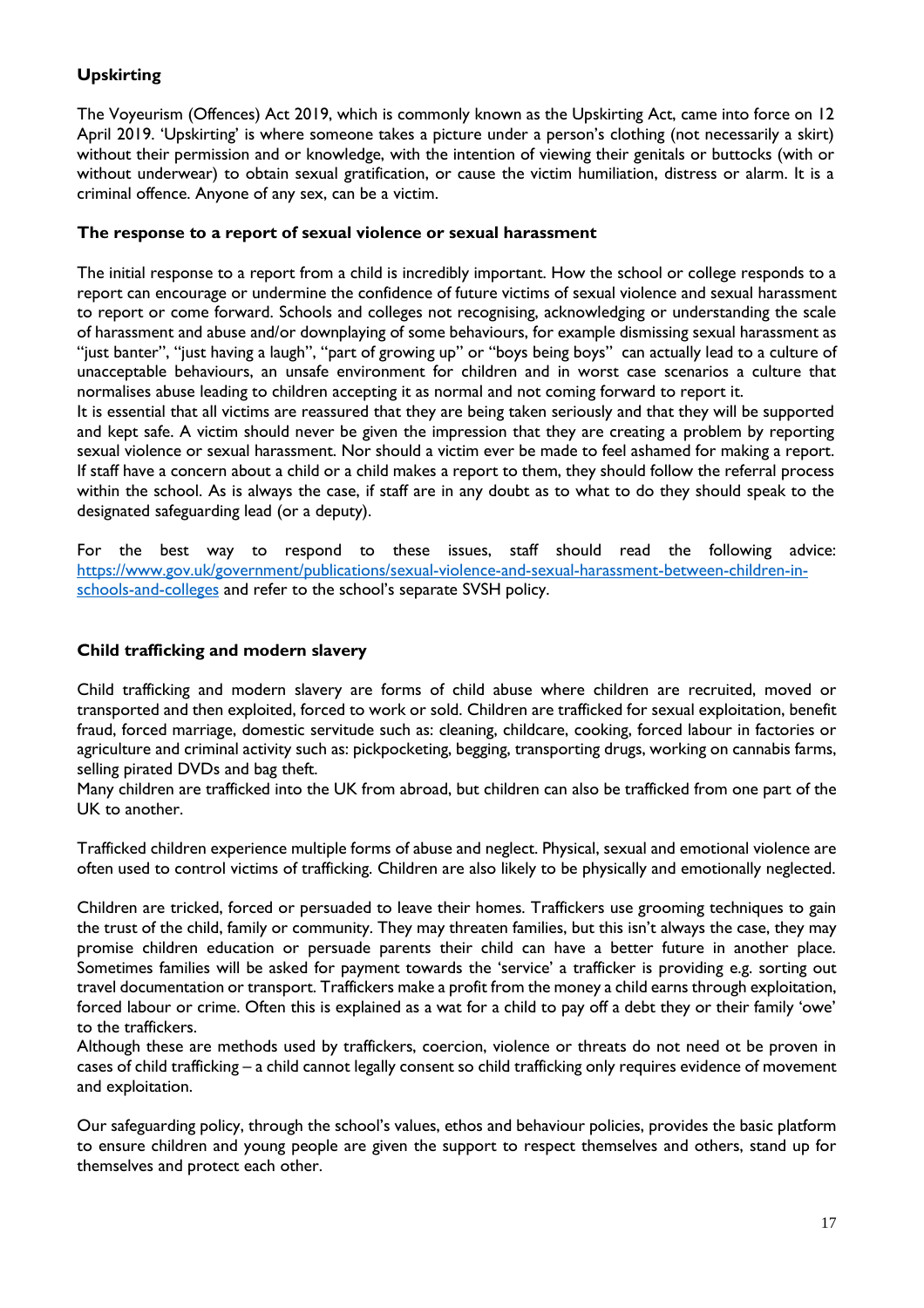- Our school keeps itself up to date on the latest advice and guidance provided to assist in addressing specific vulnerabilities and forms of exploitation.
- Our staff are supported to recognise warning signs and symptoms in relation to specific issues, include such issues in an age appropriate way in their curriculum,
- Our school works with and engages our families and communities to talk about such issues,
- Our staff are supported to talk to families about sensitive concerns in relation to their children and to find ways to address them together wherever possible.
- Our Designated Safeguarding Lead knows where to seek and get advice as necessary.
- Our school brings in experts and uses specialist material to support the work we do.

#### **Safeguarding pupils/students who are victims of Peer on Peer abuse**

There is no clear definition of what peer on peer abuse entails. However it can be captured in a range of different definitions:

- **Domestic Abuse**: relates to young people aged 16 and 17 who experience physical, emotional, sexual and / or financial abuse, and coercive control in their intimate relationships;
- **Child Sexual Exploitation**: captures young people aged under-18 who are sexually abused in the context of exploitative relationships, contexts and situations by a person of any age - including another young person;
- **Harmful Sexual Behaviour**: refers to any young person, under the age of 18, who demonstrates behaviour outside of their normative parameters of development (this includes, but is not exclusive to abusive behaviours);
- **Serious Youth Crime / Violence**: reference to offences (as opposed to relationships / contexts) and captures all those of the most serious in nature including murder, rape and GBH between young people under-18.

Peer on peer abuse can refer to any of the above individually or as a combination, therefore professionals working with children and young people who are experiencing abuse from their peers must respond to the needs of each of the definitions to uncover the level of complexity and respond in the most effective manner. It is possible that a young person may be sexually exploited in a gang related situation by their boyfriend or girlfriend.

#### **Key Areas Where Peer on Peer Abuse Occurs**

#### **Bullying (including Cyberbullying)**

Bullying is defined as "behaviour by an individual or group, usually repeated over time, which intentionally hurts another individual or group either physically or emotionally". Bullying often starts with trivial events and it is behaviour that hurts someone else - such as name calling, hitting, pushing, spreading hurtful and untruthful rumours, threatening or undermining someone; mocking; making offensive comments; taking belongings; inappropriate touching; producing offensive graffiti; or always leaving someone out of groups. It can happen anywhere - at school, at home or online. It's usually repeated over a long period of time and can hurt a child both physically and emotionally. A child that is being bullied can feel like there's no escape because it can happen wherever they are, at any time of day or night.

There are many different forms of bullying:

 **'Cyberbullying'**: involves sending inappropriate or hurtful text messages, emails or instant messages, posting malicious material online (e.g. on social networking websites) or sending or posting offensive or degrading images and videos;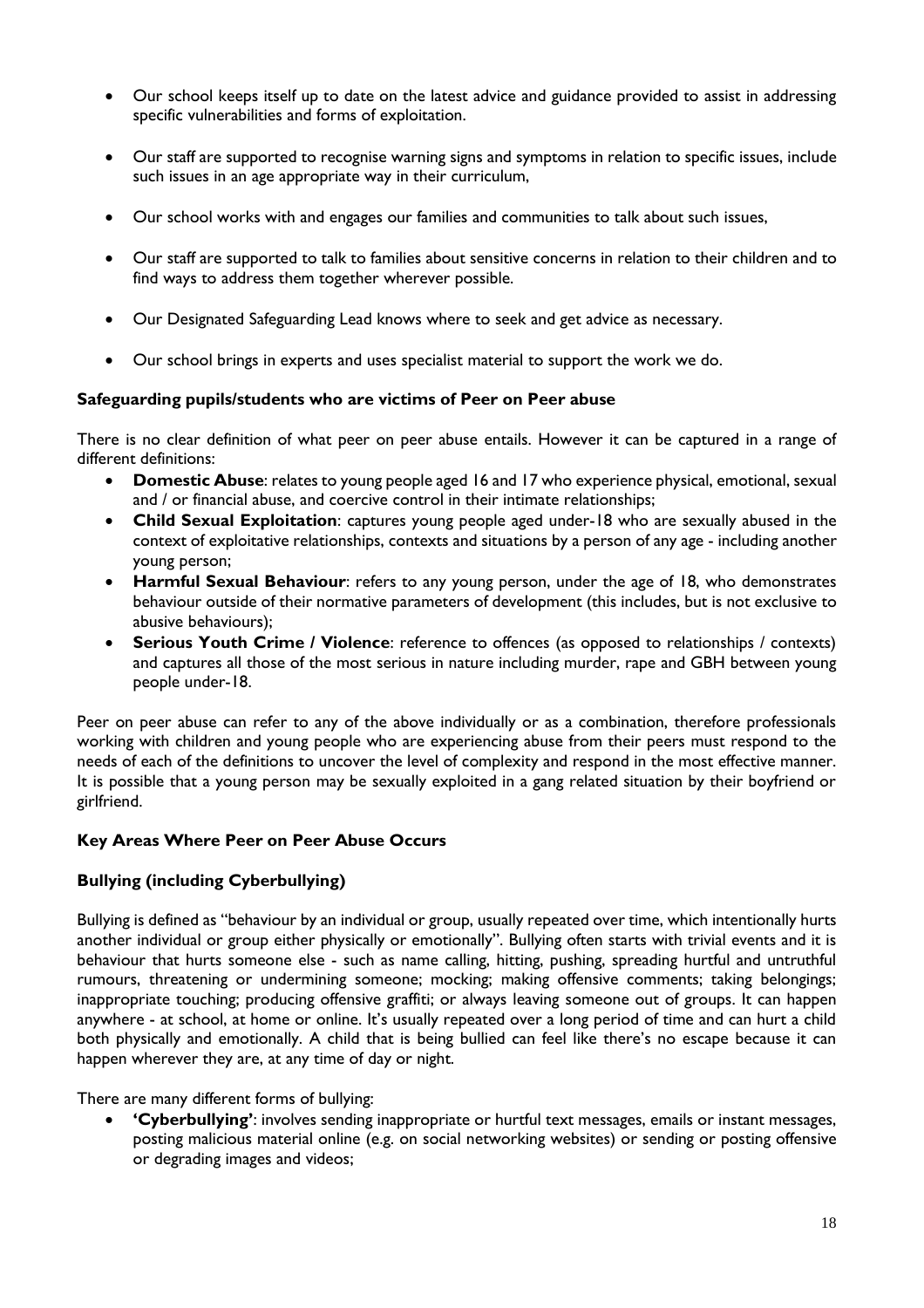- **Racist and Religious Bullying**: A range of hurtful behaviour, both physical and psychological, that makes a person feel unwelcome, marginalised, excluded, powerless or worthless because of their colour, ethnicity, culture, faith community, national origin or national status;
- **Sexual, Sexist and Transphobic Bullying**: includes any behaviour, whether physical or nonphysical, where sexuality is used as a weapon by boys or girls;
- **Homophobic Bullying**: targets someone because of their sexual orientation (or perceived sexual orientation);
- **Disablist Bullying**: targets a young person solely based on their disability, this can include manipulative bullying where a perpetrator forces the victim to act in a certain way, or exploiting a certain aspect of the victims disability.

It is important to remember that bullying can also be a combination of the above. There has been much media attention surrounding children and young people who have committed suicide due to being bullied. Professionals must understand the damaging and at times fatal effects bullying can and does have on children and young people and be able to respond to it effectively.

# **Child Sexual Exploitation (CSE)**

Many of the warning signs and indicators of CSE tend to refer to adult perpetrators, e.g. associations with older boyfriends / girlfriends, relationships or associations with risky adults and / or entering or leaving vehicles driven by unknown adults. As per the revised definition of CSE it "occurs where an individual or group takes advantage of an imbalance of power to coerce, manipulate or deceive a child or young person under the age of 18 into sexual activity". The key element of CSE is the imbalance of power and control within the exploitative relationship. Many children and young people are not aware of the exploitation as they have a genuine belief that they are loved by their boyfriend / girlfriend or are acting in accordance with their peers. Children and young people are often recruited into exploitation by those who they trust, those of a similar age and with similar hobbies, often the nature of peer on peer exploitation encompasses a sense of peer pressure and wanting to fit in. In peer on peer exploitation, schools and youth clubs are also locations where children and young people can be exploited.

#### **Harmful Sexual Behaviour Including Sharing of nudes or semi-nude images / videos**

Sexually harmful behaviour from young people does not always occur with the intent to harm others. There may be many reasons why a young person engages in sexually harmful behaviour and it may be just as distressing to the young person who instigates it as well as the young person it is intended towards. Sexually harmful behaviour may range from inappropriate sexual language, inappropriate role play, to sexually touching another or sexual assault / abuse. This also includes sexting when someone sends or receives a sexually explicit text, image or video. This includes sending 'nude pics', 'rude pics' or 'nude selfies'. Pressuring someone into sending a nude picture may occur in any relationship and to anyone, whatever their age, gender or sexual preference. However, once the image is taken and sent, the sender has lost control of the image and these images could end up anywhere. By having in their possession, or distributing, indecent images of a person under 18 on to someone else, young people are not even aware that they could be committing a criminal offence.

#### **Gang Activity and Youth Violence**

A child or young person can be exploited (sexually and / or physically) by a gang, but this is not necessarily the reason why gangs are formed. The Office of the Children's Commissioner has defined Child Exploitation in gangs and groups as:

- **Gangs** mainly comprising men and boys aged 13-25 years old, who take part in many forms of criminal activity (e.g. knife crime or robbery) who can engage in violence against other gangs, and who have identifiable markers, for example a territory, a name, or sometimes clothing.
- **Groups** involves people who come together in person or online for the purpose of setting up, coordinating and / or taking part in the sexual exploitation of children in either an organised or opportunistic way. Types of exploitation may include using sex as a weapon between rival gangs, as a form of punishment to fellow gang members and / or a means of gaining status within the hierarchy of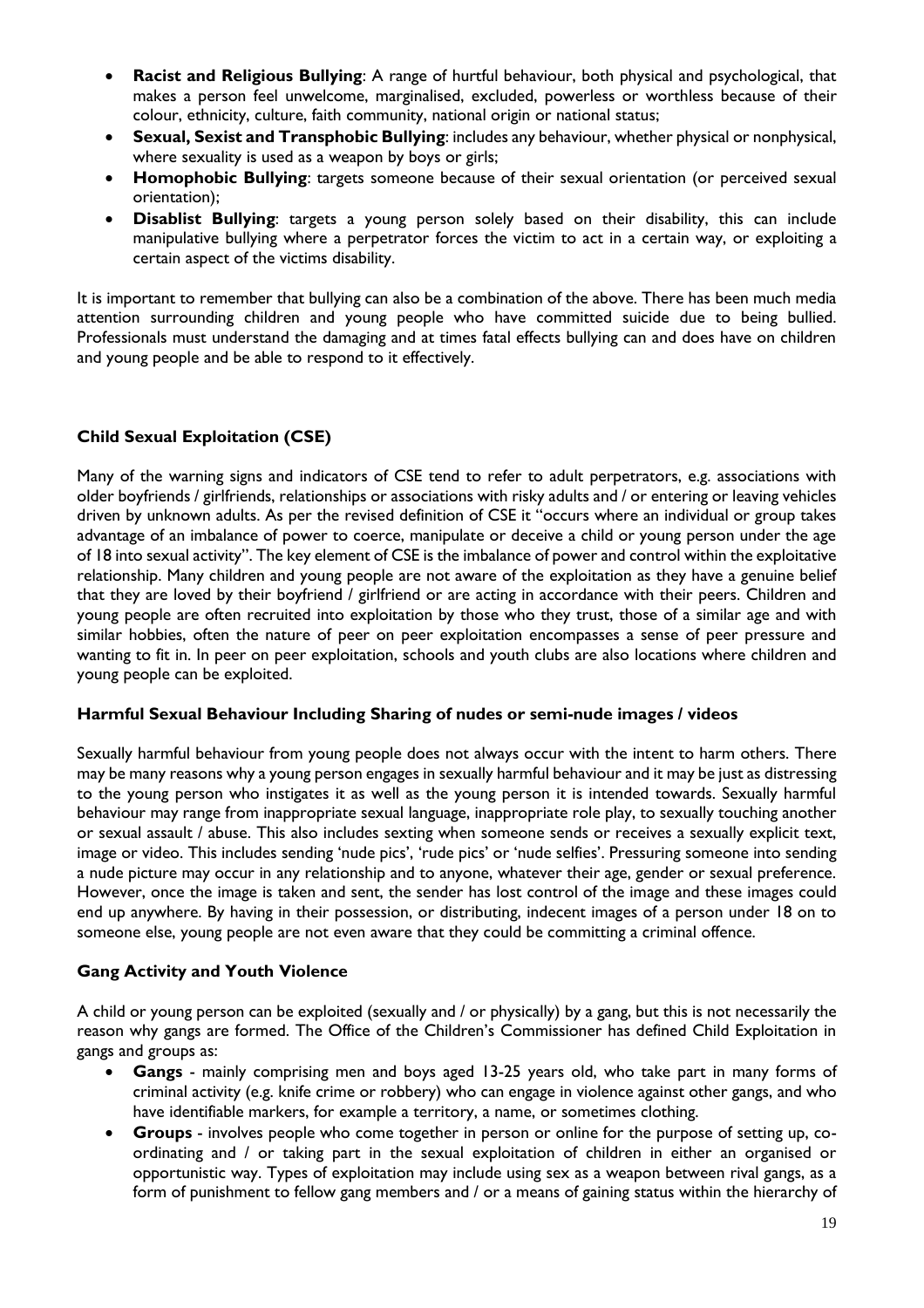the gang. Children and young people may be forced to gain entry into the gang by carrying out an initiation process which may be harmful to them and / or may inflict harm to others. Where abuse takes place in a gang environment, female members may perceive the abuse as normal, as well as accepting it as a way of achieving a respected status / title within the gang.

#### **Domestic Violence**

Teenage relationship abuse is defined as a pattern of actual or threatened acts of physical, sexual, and / or emotional abuse, perpetrated by an adolescent (between the ages of 13 and 18) against a current or former partner. Abuse may include insults, coercion, social sabotage, sexual harassment, threats and / or acts of physical or sexual abuse. The abusive teen uses this pattern of violent and coercive behaviour, in a heterosexual or same gender relationship, in order to gain power and maintain control over the partner.

Our school recognises that abuse is abuse and it will never be tolerated or passed off as 'banter', "just having a laugh", or "part of growing up". We also recognise that peer on peer abuse, although more likely to be reported by girls as victims and boys as perpetrators, can be experienced by all genders or identities. All reports of abuse will be taken seriously.

The Acorns Primary & Nursery and Whitley Village Federated Schools will record all allegations of and actual peer on peer abuse on CPOMS, linking all children involved. These will be addressed, in full, by members of the Senior Management Team. We will aim to minimise this abuse through educating our pupils about it and will support all our pupils via the curriculum and the range of adults we have in our schools who are available to work with pupils who are both perpetrators and victims of abuse.

# **Mental Health**

All staff should be aware that mental health problems can, in some cases, be an indicator that a child has suffered or is at risk of suffering abuse, neglect or exploitation. Only appropriately trained professionals should attempt to make a diagnosis of a mental health problem. Staff however, are well placed to observe children day to day and identify those whose behaviour suggests they may be experiencing a mental health problem or be at risk of developing one.

Where children have suffered abuse or neglect, or other potentially traumatic adverse childhood experiences, this can have a lasting impact throughout childhood, adolescence and into adulthood. It is key that staff are aware of how these children's experiences can impact on their mental health, behaviour and education.

If staff have a mental health concern about a child that is also a safeguarding concern, immediate action should be taken, following the Safeguarding policy and speaking to the designated safeguarding lead or Deputy.

There should be clear systems and processes in place for identifying possible mental health problems, including routes to escalate and clear referral and accountability systems. Schools and colleges can access a range of advice to help them identify children in need of extra mental health support and this includes working with external agencies. More information can be found in the [mental health and behaviour in schools](https://www.gov.uk/government/publications/mental-health-and-behaviour-in-schools--2) guidance, colleges may also wish to follow this guidance as best practice. Public Health England has produced a range of resources to support secondary school teachers to promote positive health, wellbeing and resilience among children. See [Rise Above](https://riseabove.org.uk/) for links to all materials and lesson plans.

<https://westcheshirechildrenstrust.co.uk/new-ways-of-working/recovery-model/>

# **5.2 Disclosure**

*"Staff across frontline services need appropriate support and training to ensure that as far as possible they put themselves in the place of the child or young person and consider first and foremost how that situation must fell for them. "* 

*Lord Laming 2009*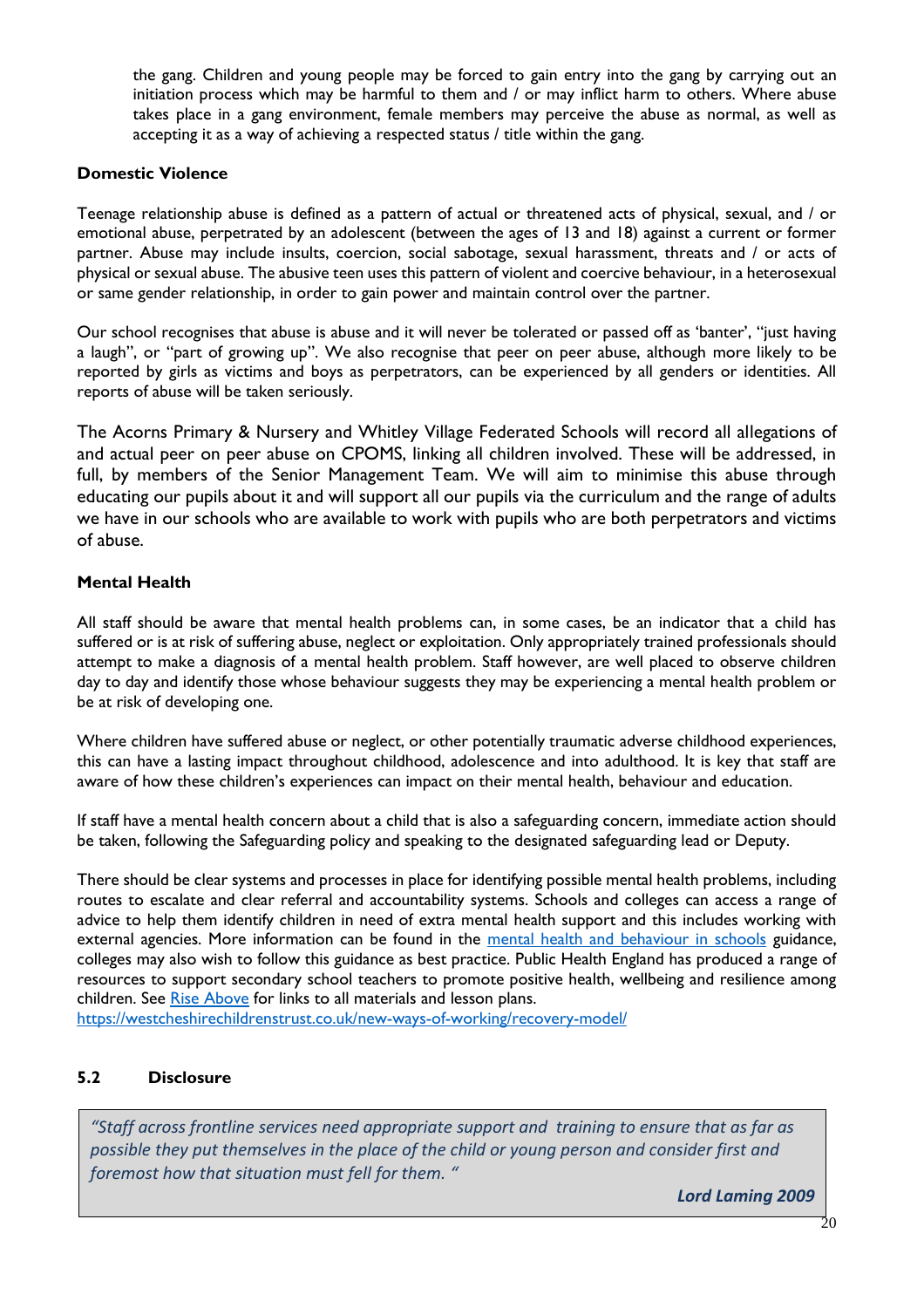All members of staff, volunteers and governors must know how to respond to a pupil who discloses abuse, and they must be familiar with procedures to be followed. It takes a lot of courage for a child to disclose that they are being abused. They may feel disloyal, ashamed, particularly if the abuse is sexual, their abuser may have threatened what will happen if they tell, they may have lost all trust in adults, or they may believe, or have been told, that the abuse is their own fault.

If a pupil talks to you about any risks to their safety or wellbeing you will need to let them know that you must pass the information on – you are not allowed to keep secrets. The point at which you do this is a matter for professional judgement. If you jump in immediately the pupil may think that you do not want to listen, if you leave it till the very end of the conversation, the pupil may feel that you have misled them into revealing more than they would have otherwise.

During your conversation with the pupil:

- Allow them to speak freely.
- Remain calm and do not over react the pupil may stop talking if they feel they are upsetting you.
- Give reassuring nods or words of comfort 'I'm so sorry this has happened', 'I want to help', 'This isn't your fault', 'You are doing the right thing in talking to me'.
- Do not be afraid of silences remember how hard this must be for the pupil.
- Under no circumstances ask investigative questions such as how many times this has happened, whether it happens to siblings too, or what does the pupil's mother thinks about all this. Use TED – **T**ell me about that, **E**xplain that to me, **D**escribe that…
- At an appropriate time tell the pupil that in order to help them you must pass the information on.
- Respect the child's personal space. Do not automatically offer any physical touch as comfort. It may be anything but comforting to a child who has been abused.
- Avoid admonishing the child for not disclosing earlier. Saying 'I do wish you had told me about this when it started' or 'I can't believe what I'm hearing' may be your way of being supportive but the child may interpret it that they have done something wrong.
- Tell the pupil what will happen next.
- Report verbally to the Designated Safeguarding Lead.
- Write up your conversation as soon as possible via CPOMS
- Seek support if you feel distressed.
- If, at any point, there is a risk of immediate serious harm to a child, a referral should be made to children's social care immediately. Anybody can make a referral.

#### **6 Confidentiality**

While it is recognised that all matters relating to safeguarding individual children are confidential, a member of staff, governor or volunteer, if confided in by a pupil, must never guarantee confidentiality to that pupil.

Where there is a Safeguarding or Child Protection concern it will be passed immediately to the Designated Safeguarding Lead who will consider the most appropriate response, consulting with relevant partners if appropriate.

The parents of the child should be informed immediately unless it is felt that this would not be in the best interests of the child, or the staff member is unable to contact them at the time.

The Head Teacher or Designated or Deputy Designated Safeguarding Lead will disclose personal information about a pupil, including the level of involvement of other agencies, to other members of staff only on a 'need to know' basis.

All staff must be aware that they have a duty to share information with other agencies in order to safeguard children as set out in 'Working together to Safeguard Children, 2018' and 'Keeping Children Safe in Education, 2021'.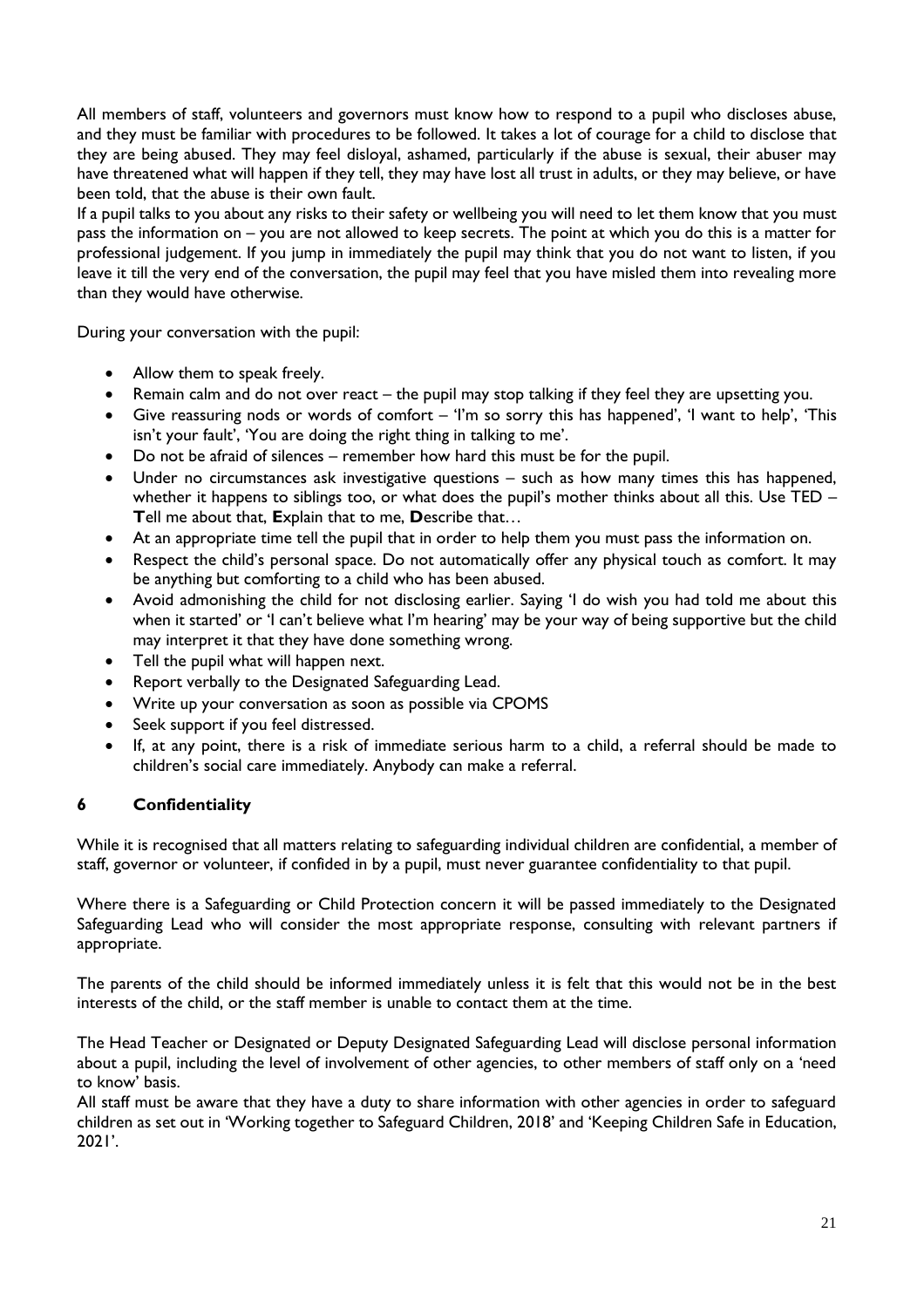Practitioners must have due regard to the relevant data protection principles which allow them to share personal information, as provided for in the Data Protection Act 2018 and the General Data Protection Regulation (GDPR).

To share information effectively all practitioners should be confident of the processing conditions under the Data Protection Act 2018 and the GDPR which allow them to store and share information for safeguarding purposes, including information which is sensitive and personal, and should be treated as 'special category personal data'. Where practitioners need to share special category personal data, they should be aware that the Data Protection Act 2018 contains 'safeguarding of children and individuals at risk' as a processing condition that allows practitioners to share information. This includes allowing practitioners to share information without consent, if it is not possible to gain consent, it cannot be reasonably expected that a practitioner gains consent, or if to gain consent would place a child at risk.

# **7 Records and Monitoring**

Child protection information will be stored and handled in line with the principles of the Data Protection Act 2018 and the General Data Protection Regulations to ensure that information is:

- Processed lawfully, fairly and in a transparent manner in relation to the data subject.
- Collected for specified, explicit and legitimate purposes (in this case to meet statutory safeguarding requirements as set out in government legislation).
- Adequate, relevant and limited to what is necessary in relation to the purposes for which they are processed.
- Accurate, and where necessary, kept up to date
- Kept in a form which permits identification of data subjects for no longer than is necessary for the purposes for which the personal data are processed (Child protection files should be passed on to any new school the child attends and kept until they are 25 (this is 7 years after they reach the school leaving age) (IRMS, 2016).)
- Appropriate security measures are in place to protect the personal data held
- Take responsibility for what The Acorns Primary & Nursery and Whitley Village Federated Schools does with personal data and how The Acorns Primary & Nursery and Whitley Village Federated Schools complies with the other principles.
- Are able to demonstrate compliance through ensuring appropriate measures and records are in place.

Safeguarding records are normally exempt from the disclosure provisions of the Data Protection Act, which means that children and parents do not have an automatic right to see them. This must be done through a Subject Access Request (SAR). This information belongs to the child, who has a right to deny their parent's/carer's access to the file if they wish to do so – further information regarding SARs can be accessed here: *What about requests for information about children[? https://ico.org.uk/for-organisations/guide-to-the-general-data](https://ico.org.uk/for-organisations/guide-to-the-general-data-protection-regulation-gdpr/individual-rights/right-of-access/)[protection-regulation-gdpr/individual-rights/right-of-access/](https://ico.org.uk/for-organisations/guide-to-the-general-data-protection-regulation-gdpr/individual-rights/right-of-access/)* . If any member of staff receives a request from a pupil or parent to see safeguarding/child protection records, they should refer the request to the Executive Headteacher.

The Data Protection Act does not prevent school staff from sharing information with relevant agencies, where that information may help to protect a child.

Any concerns about a child will be recorded via CPOMS within 24 hours. All records must provide a factual, evidence-based account. Accurate recording of actions should be made. Records will automatically be dated and assigned to the person reporting when using CPOMS.

All records will be kept electronically on CPOMS. Any hard copies of records or reports relating to Safeguarding concerns will be kept in confidential files, securely stored away from pupils. Authorisation to access these electronic records will be controlled by the Designated Safeguarding Lead.

The school will use CPOMS to keep a record of concerns about children, even where there is no need to action the matter immediately.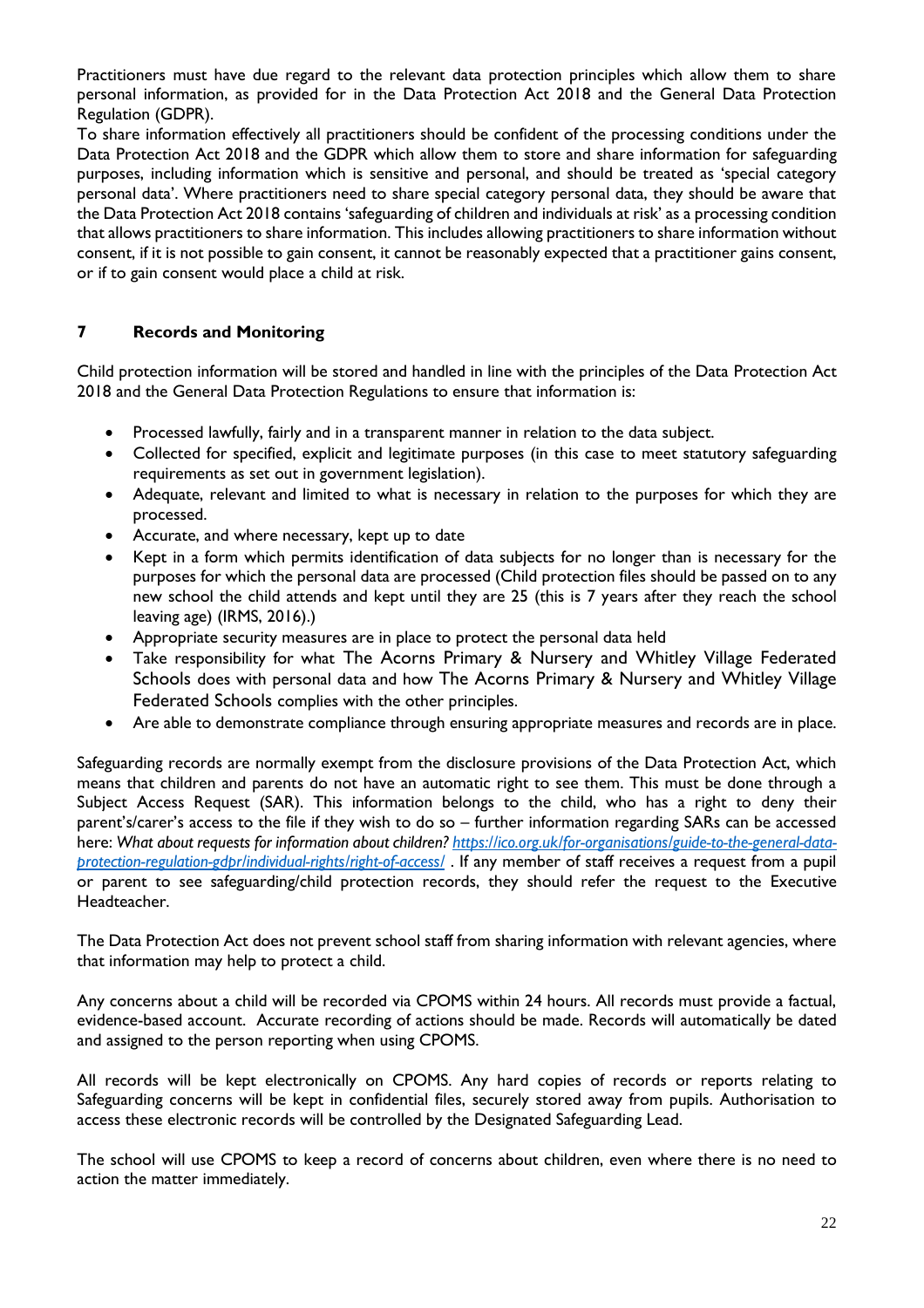Records will be kept up to date and reviewed regularly. Original notes will be retained as evidence if there are criminal proceedings arising from current or historical allegations of abuse or neglect or civil actions.

Timely and accurate recording will take place when there are any issues regarding a child. A record of each and every episode/incident/concern/activity regarding that child, including telephone calls to other professionals, needs to be recorded via CPOMS, which will ensure it is chronological. Support and advice will be sought from Children's Social Care, the Local Authority Designated Officer (LADO) or other relevant agencies, whenever necessary and recorded.

If the child moves to another setting the Safeguarding file should be sent, either electronically via CPOMS or by registered post immediately to the Designated Safeguarding Lead at the new setting, making sure that the Safeguarding file is transferred separately from the main pupil file. There must be liaison between the two Designated Safeguarding Leads in order to ensure a smooth and safe transition for the child.

Where the new school is not known, the Educational Welfare Service and pupil tracking officer at Cheshire West and Chester should be informed so that the child can be included on the data base for missing pupils and action taken to ascertain the safety and wellbeing of the child and that the child is receiving their right to education.

#### **8 Supporting children**

*"The damage inflicted by bullying can frequently be underestimated. It can cause considerable distress to children, to the extent it affects their health and development or, at the extreme, causes them significant harm (including self harm). All settings in which children are provided with services or are living away from home should have in place rigorously enforced anti bullying strategies."*

**Working Together to Safeguard Children 2018**

Some children may have an increased risk of harm. Many factors can contribute to an increase in risk, including prejudice and discrimination, isolation, social exclusion, communication issues and a reluctance on the part of some adults to accept that abuse can occur.

To ensure that all of our pupils receive equal protection, we will give special consideration to children who are:

- Children with special educational needs and disabilities or physical health issues *staff must consider whether their behaviour, mood and injury may relate to possible abuse and not just their SEN or disability; be aware that they have a higher risk of peer group isolation; there is a possibility of a disproportionate impact of bullying; and they may have difficulties with communication.*
- Looked after children are previously looked after children
- living in a domestic abuse situation (now defined in law as victims)
- affected by parental substance misuse
- asylum seekers
- living away from home
- vulnerable to being bullied, or engaging in bullying
- living in temporary accommodation
- live transient lifestyles
- living in chaotic and unsupportive home situations
- vulnerable to discrimination and maltreatment on the grounds of race, ethnicity, religion, sexuality or gender identity disorder
- involved directly or indirectly in child sexual exploitation or child trafficking
- do not have English as a first language.
- children who need a social worker (Children in Need and Child Protection Plans)
- children missing from education
- children requiring mental health support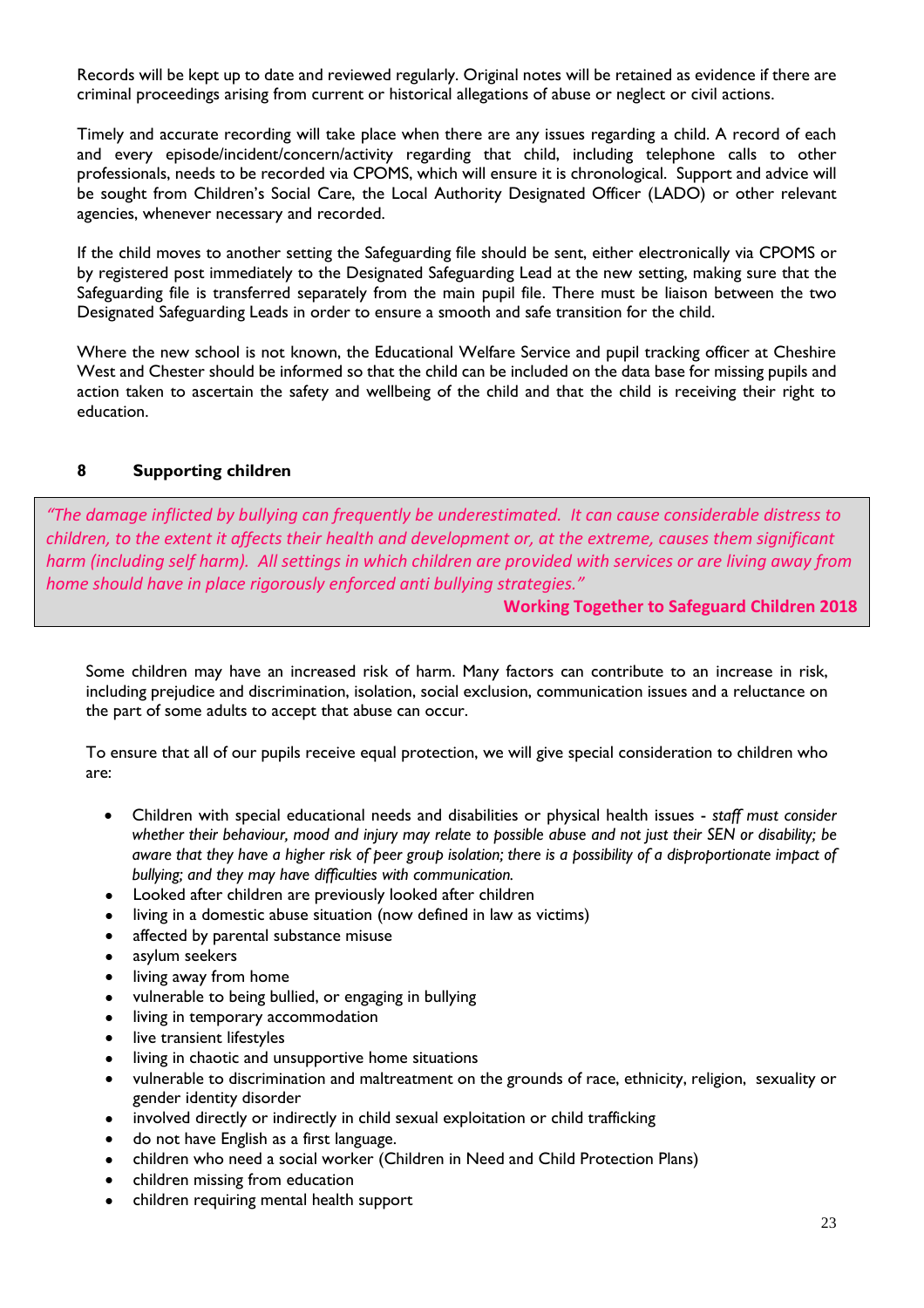- care leavers
- children with family members in prison

*(Special consideration includes: the provision of safeguarding information, resources in community languages and accessible formats and extra pastoral support.)*

We recognise that children who are abused or witness violence may find it difficult to develop a sense of selfworth. They may feel helplessness, humiliation and some sense of blame. The school may be the only stable, secure and predictable element in the lives of children at risk. When at school their behaviour may be challenging and defiant or they may be withdrawn. The school will endeavour to support the pupil through:

- The content of the curriculum;
- A school ethos which promotes a positive, supportive and secure environment and gives pupils a sense of being valued;
- Implementation of the school Behaviour Policy which is aimed at supporting vulnerable pupils. The school will ensure that the pupil knows that some behaviour is unacceptable but they are nonetheless valued and are not to be blamed for any abuse which has occurred;
- Liaison with other agencies that support the pupil, such as Children's Social Care, Youth Offending service and Education Psychology Service;
- Raising awareness to the school community of Operation Encompass and the school's involvement with Cheshire Police.
- Ensuring that, where a pupil subject to a child protection plan leaves, their information is transferred to the new school immediately and that the child's social worker is informed.

# **9 Early Intervention and Prevention within Safeguarding**

All school staff need to be aware of their responsibility to raise any concerns they have about a child as early as possible in order to prevent the situation worsening. This may present as a change in a child's behaviour, appearance or from a conversation with the family about home conditions, financial difficulties, speech and language, toileting issues etc. Where this concern does not identify a safeguarding issue but could lead to more serious concerns if left, staff need to follow the procedures set out in the **Team around the Family (TAF)** guidance to fulfil their duties at Universal Plus and Partnership Plus on the **Continuum of Need**. This may involve signposting to or involving more appropriate agencies for support and may involve the school acting as Lead Person on a child's TAF. In the event of complex needs, a referral to Integrated access and referral team (**I-ART)** for support from the Early Help and Prevention service should be made.

# **Young Carers**

In many families, children contribute to family care and well-being as a part of normal family life. A young carer is a child who is responsible for caring on a regular basis for a relative (usually a parent, grandparent, sometimes a sibling or very occasionally a friend) who has an illness or disability. Many young carers may experience:

- Social isolation;
- A low level of school attendance;
- Some educational difficulties;
- Impaired development of their identity and potential;
- Low self-esteem;
- Emotional and physical neglect;
- Conflict between loyalty to their family and their wish to have their own needs met.

Where a young carer is identified, the child's needs will be considered using the Team around the Family process.

#### **10 Recruitment**

The school pays full regard to DfE guidance 'Keeping Children Safe in Education' 2021. We ensure that all appropriate measures are applied in relation to everyone who works in the school who is likely to be perceived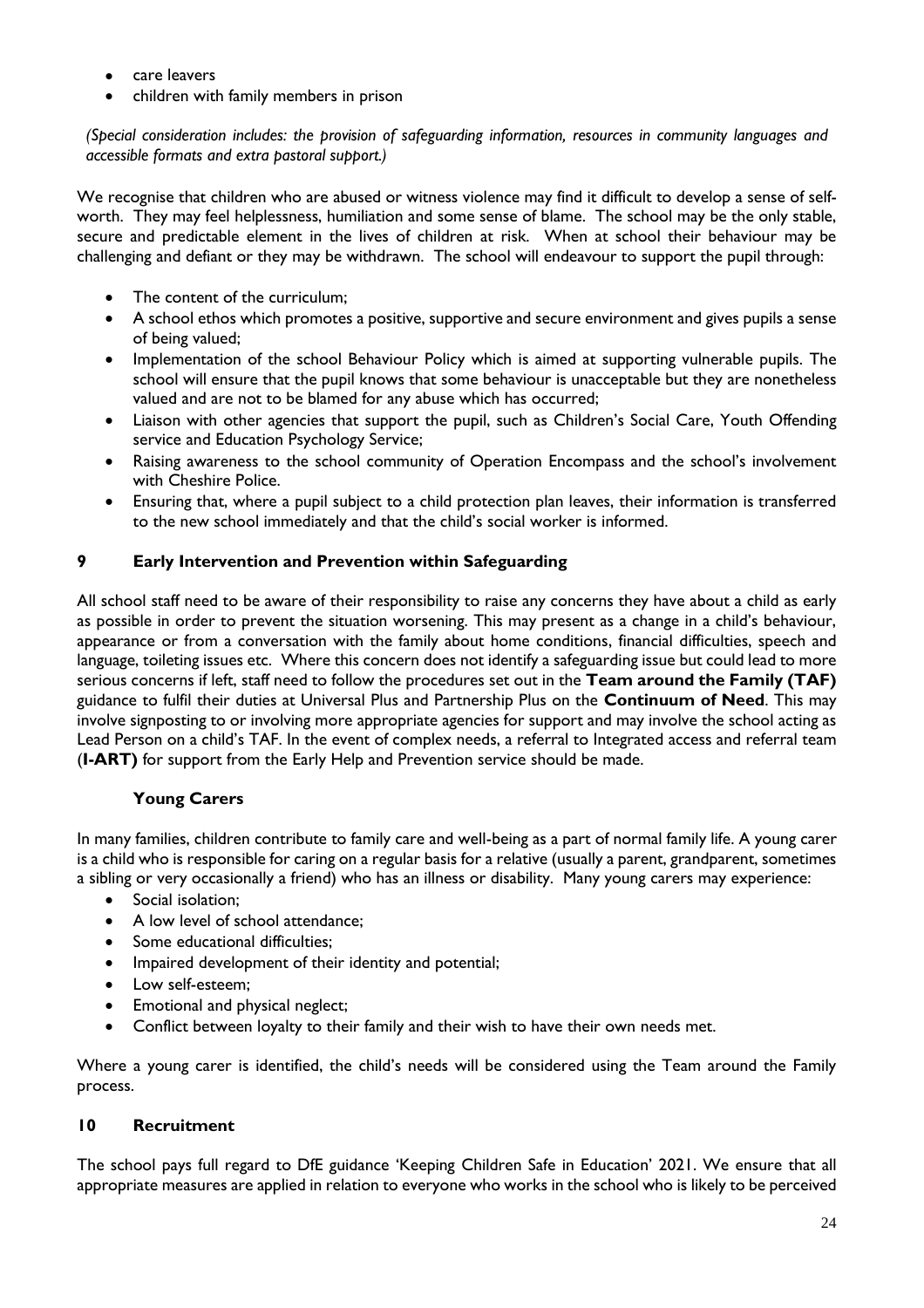by the children as a safe and trustworthy adult, including volunteers and staff employed by contractors. Safer recruitment practice includes scrutinising applicants, verifying identity, academic and vocational qualifications, obtaining professional references, checking previous employment history and ensuring that a candidate has the health and physical capacity for the job. It also includes undertaking interviews and checking prohibition to teach, Disclosure and Barring checks and right to work in England checks.

In line with statutory changes, underpinned by regulations, the following will apply:

- An enhanced DBS Check is obtained for **all** new appointments where an individual will 'regularly' have contact with our pupils, which will include a barred list/prohibition from teaching check for all new teaching staff.
- this school is committed to keep an up to date single central record detailing a range of checks carried out on our staff
- all new appointments to our school workforce who have lived outside the UK will be subject to additional checks as appropriate
- our school ensures that supply staff have undergone the necessary checks and will be made aware of this policy
- identity checks must be carried out on all appointments to our school workforce before the appointment is made, in partnership with the LA

# **11 Volunteers**

We understand that some people otherwise unsuitable for working with children may use volunteering to gain access to children; for this reason, any volunteers in the school, in whatever capacity, are expected to follow the policies and procedures in the same way as paid staff.

Where a parent or other volunteer helps on a one-off basis, he/she will only work under the direct supervision of a member of staff, and at no time have one to one contact with children. However, if a parent or other volunteer is to be in school regularly or over a longer period then they will be checked to ensure their suitability to work with children.

We will ensure all volunteers receive guidance on the parameters of their role and what to do if they have concerns before they start their work with the school.

# **12 Safe Staff**

Checks will be undertaken corresponding to Safer Recruitment procedures on all adults working in the school to establish their suitability to work with children.

All school staff will take care not to place themselves in a vulnerable position with a child. It is always advisable for interviews or work with individual children or parents to be conducted with or in view of other adults.

If an allegation is made against another member of staff, the member of staff, supply staff or volunteer, the member of staff receiving the allegation will immediately inform the Head Teacher or the most senior teacher if the Head Teacher is not present. The Head Teacher or most senior teacher will then consult with the Local Authority Designated Officer (LADO).

Allegations against the Executive Headteacher are reported to the Chair and referred to the Local Authority Designated Officer (LADO) via the LADO referral form [https://www.cheshirewestscp.co.uk/policy-and](https://www.cheshirewestscp.co.uk/policy-and-procedures/allegations-management-lado/)[procedures/allegations-management-lado/](https://www.cheshirewestscp.co.uk/policy-and-procedures/allegations-management-lado/)

The Executive Headteacher can be contacted on: [head@acornswhitleyfed.cheshire.sch.uk](mailto:head@acornswhitleyfed.cheshire.sch.uk) OR 0151 3551546 OR 01606 288255 OR 07841 834737

The Chair of Governors can be contacted on: [kunsworth@acornswhitleyfed.cheshire.sch.uk](mailto:kunsworth@acornswhitleyfed.cheshire.sch.uk) OR via the school office in writing, marked 'Private and Confidential, FAO Kevin Unsworth, Chair of Governors'.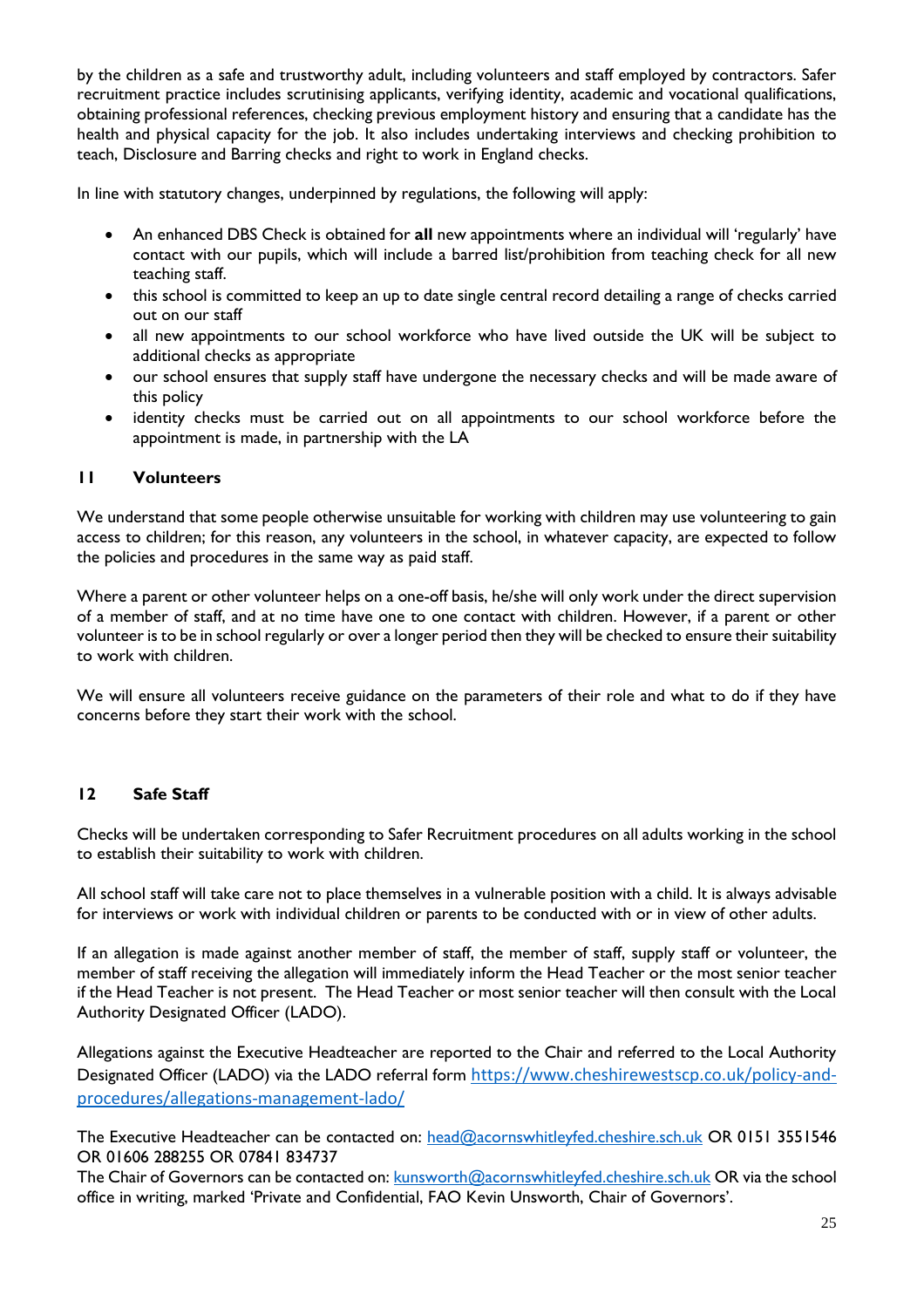# **13 Conduct of Staff**

*"Absolutely without fail- challenge poor practice or performance. If you ignore or collude with poor practice it makes it harder to sound the alarm when things go wrong"* 

**"Sounding the Alarm" – Barnardos)**

The school has a duty to ensure that professional behaviour applies to relationships between staff and children, and that all members of staff are clear about what constitutes appropriate behaviour and professional boundaries.

Staff will have access to Keeping Children Safe in Education 2021 on appointment/induction and have read Part 1 as a minimum.

[https://assets.publishing.service.gov.uk/government/uploads/system/uploads/attachment\\_data/file/811515/DRA](https://assets.publishing.service.gov.uk/government/uploads/system/uploads/attachment_data/file/811515/DRAFT_Keeping_children_safe_in_education_Part_one_2020.pdf) [FT\\_Keeping\\_children\\_safe\\_in\\_education\\_Part\\_one\\_2020.pdf](https://assets.publishing.service.gov.uk/government/uploads/system/uploads/attachment_data/file/811515/DRAFT_Keeping_children_safe_in_education_Part_one_2020.pdf)

All staff should be aware of the dangers inherent in:

- Working alone with a child;
- Physical interventions;
- Cultural and gender stereotyping;
- Dealing with sensitive information;
- Giving to, and receiving gifts from, children and parents;
- Contacting children through private telephones (including texting), e-mail, MSN, or social networking websites;
- Disclosing personal details inappropriately;
- Meeting pupils outside school hours or school duties;
- Making inappropriate sexual comments; excessive one to one attention beyond the normal requirements of the role; or inappropriate sharing of images

*If any member of staff has reasonable suspicion that a child is suffering harm, and fails to act in accordance with this policy and Cheshire West Safeguarding Children Partnership procedures, this will be viewed as misconduct, and appropriate action will be taken.*

#### **13.1 Allegations (see separate whistleblowing and managing allegations against staff policies)**

Where an allegation is made against any person working in or on behalf of the school that he or she has:

- a. behaved in a way that has harmed, or may have harmed, a child;
- b. possibly committed a criminal offence against or related to a child; or
- c. behaved towards a child or children in a way that indicates he or she would pose a risk of harm if they work regularly or closely with children
- d. behaved or may have behaved in a way that indicates they not be suitable to work with children

We will apply the same principles as in the rest of this document and will always follow the Cheshire West Safeguarding Children Partnership Procedures. Detailed records will be made to include decisions, actions taken, and reasons for these. All records will be retained securely by the Executive Headteacher.

Whilst we acknowledge such allegations, (as all others), may be false, malicious or misplaced, we also acknowledge they may be with foundation. It is, therefore, essential that all allegations are investigated properly and in line with agreed procedures.

Initial action to be taken: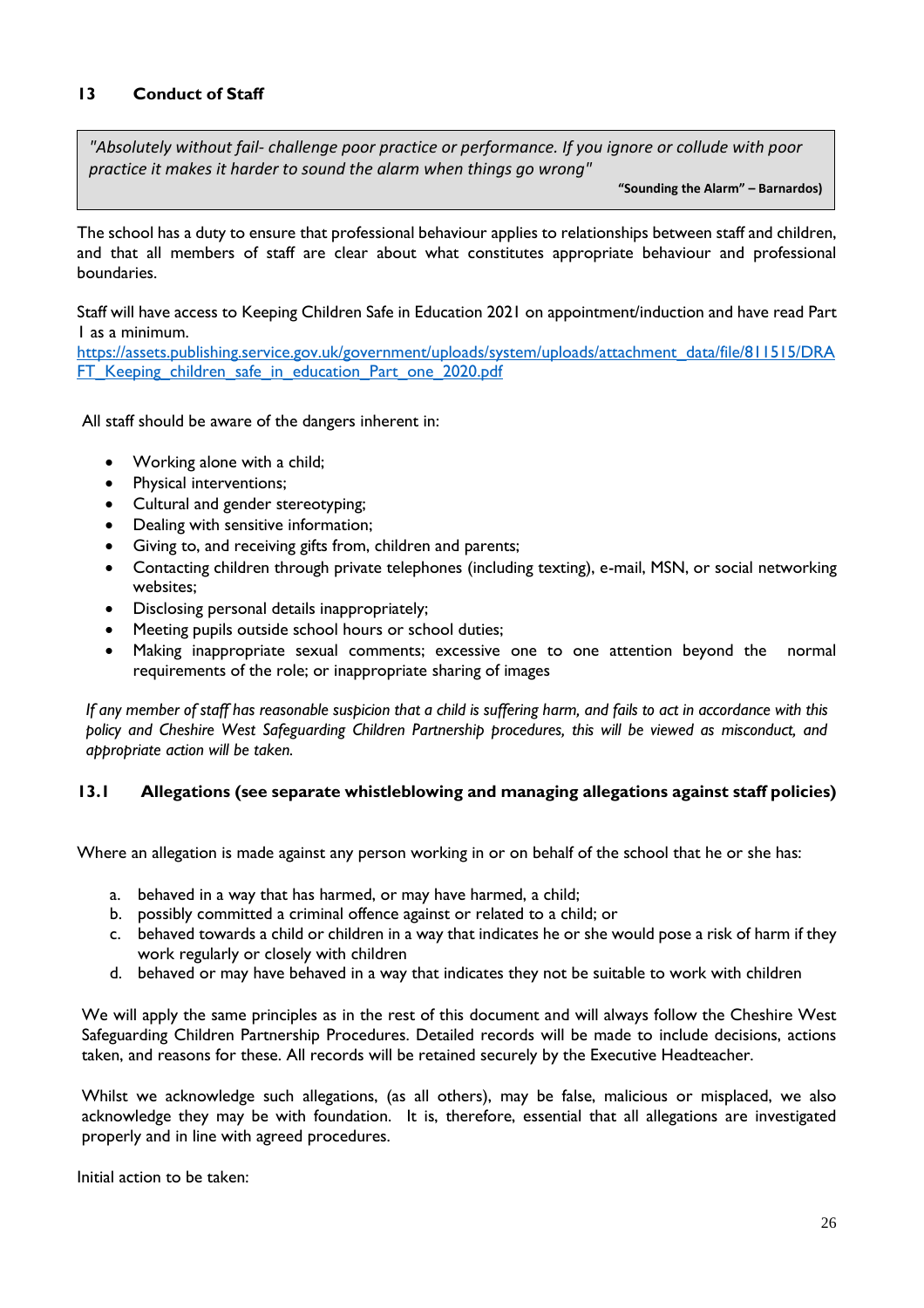- The person who has received an allegation or witnessed an event will immediately inform the Executive Headteacher and make a record
- In the event that an allegation is made against the Executive Headteacher the matter will be reported to the Chair of Governors who will proceed as the 'Executive Headteacher'
- The Executive Headteacher will take steps, where necessary, to secure the immediate safety of children and any urgent medical needs
- The member of staff will not be approached at this stage unless it is necessary to address the immediate safety of children
- The Executive Headteacher may need to clarify any information regarding the allegation, however no person will be interviewed at this stage
- The Executive Headteacher will consult with the Local Authority Designated Officer (LADO) in order to determine if it is appropriate for the allegation to be dealt with by school or if there needs to be a referral to i-ART and/or the police for investigation
- Consideration will be given throughout to the support and information needs of pupils, parents and staff
- The Executive Headteacher will inform the Chair of Governors of any allegation.
- If consideration needs to be given to the individuals employment, advice will be sought from HR: [kathryn.loke@cheshirewestandchester.gov.uk](mailto:kathryn.loke@cheshirewestandchester.gov.uk) OR annette.edkins@cheshirewestandchester.gov.uk

#### **14 Supporting staff**

*It is important not to underestimate the difficulty for both staff and managers in confronting what appear to be poor professional standards or unacceptable conduct by a colleague in an environment, which of necessity is dependent on close working relationships. It must also be recognised that it is very rare for a teacher to commit offences in the manner of Teacher A. However some of the allegations were of such a serious nature, particularly those from children themselves that they constituted matters that should have been investigated under the child protection procedures.*

*North Somerset SCR – The Sexual Abuse of Children in a First School February 2012*

We recognise that staff working in the school who have become involved with a child who has suffered harm, or who appears likely to suffer harm, may find this situation stressful and upsetting.

We will support such staff by providing an opportunity to talk through anxieties with the Designated Safeguarding Lead or Executive Headteacher and to seek further support, if necessary.

The Designated and Deputy Designated Safeguarding Lead and the Executive Headteacher can seek personal support through the SCIE Team - [scie@cheshirewestandchester.gov.uk](mailto:scie@cheshirewestandchester.gov.uk) OR CWAPH Chair robpullen@hartfordmanor.cheshire.sch.uk OR other appropriate services.

**Guidance for Safer Working Practice for Adults who work with Children and Young People in Education Settings** <https://www.saferrecruitmentconsortium.org/GSWP%20Sept%202019.pdf>

This guidance provides advice on the boundaries of appropriate behaviour and the circumstances that should be avoided in order to limit complaints against staff of the abuse of trust and/or allegations of abuse.

#### **15 Photographing Children**

The vast majority of people who take or view photographs or videos of children do so for entirely innocent, understandable and acceptable reasons. We acknowledge, however, that some people abuse children through taking, using or circulating images.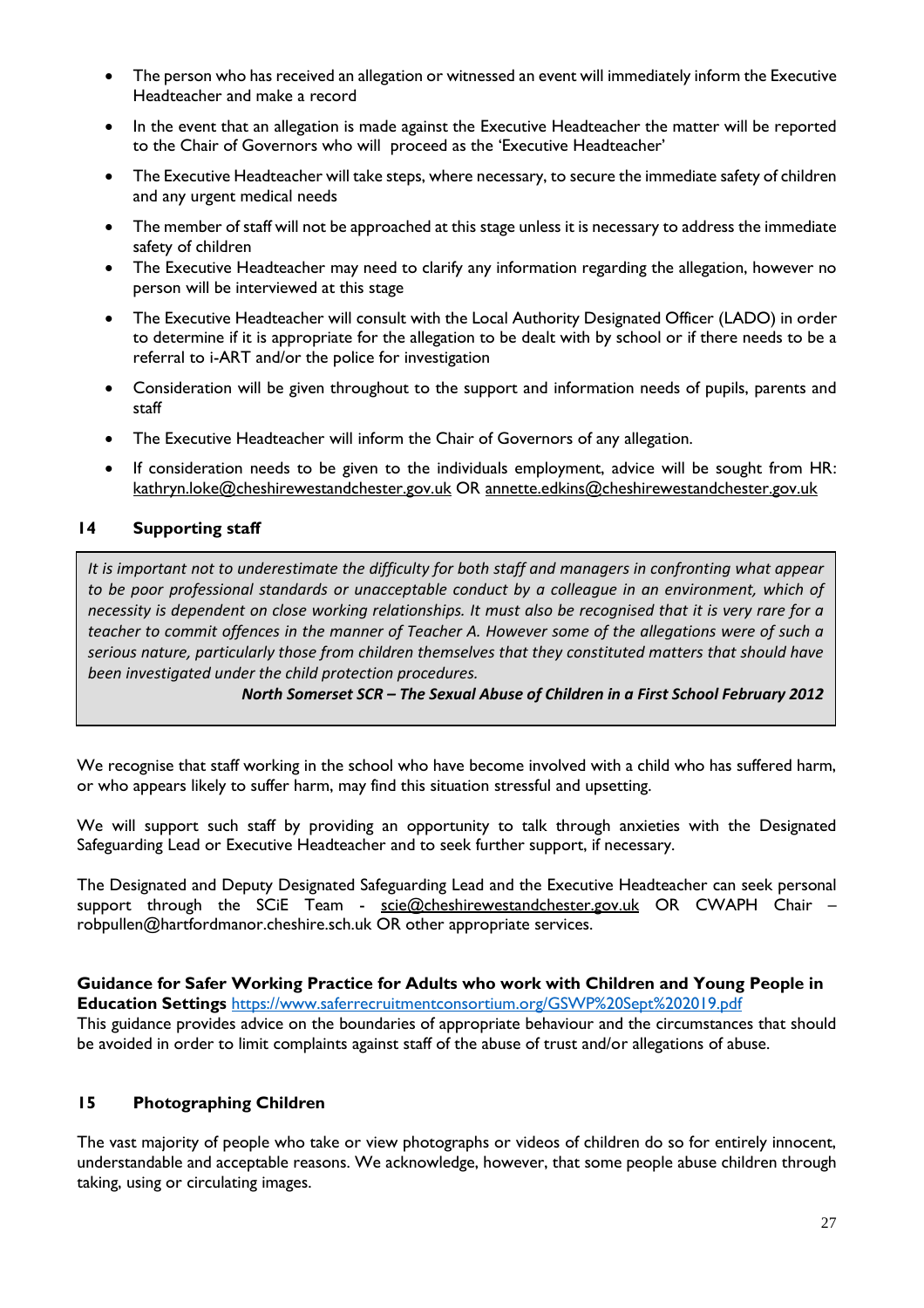#### **Staff and Volunteers**

- Parental consent will be sought in writing via a consent form and permissions maintained by the schools offices.
- Staff and volunteers must seek the authorisation of the Executive Headteacher prior to taking photographs/ videos of children and must only use school equipment unless given specific authorisation by the Executive Headteacher.
- The use of cameras on mobile phones or the downloading of images onto any internet site is forbidden
- Only the pupil's first name will be used with an image
- It will be ensured that pupils are appropriately dressed before images are taken
- Pupils are encouraged to tell us if they are worried or unsure about any photographs that are taken of them.

The Guidance for Safer working Practices for Adults who work with Children and Young People provides detailed guidance on the taking of photographs and storage of images.

# **Parents or Members of the Public**

We understand that parents like to take photos of or video record their children in the school production, or at sports day, or school presentations. This is a normal part of family life, and we will not discourage parents from celebrating their child's successes.

However, if there are Health and Safety issues associated with this (e.g. the use of a flash when taking photos could distract or dazzle the child, causing an accident), we will encourage parents to use film or settings on their camera that do not require flash.

We will not allow other people, including staff, to photograph or film pupils during a school activity without parental permission. This includes the use of cameras on mobile phones or any other device.

We will not allow images of pupils to be used on school websites, publicity, or press releases, including social networking sites, without express permission from the parent, and if we do obtain such permission, we will not identify individual children by name.

The school cannot, however, be held accountable for the use of photographs or video footage taken by parents or members of the public at school functions where parental permission has been given.

# **16 Before and After School Activities and Contracted Services**

Where the Governing Body transfers control or otherwise allows the use of school premises to external bodies (such as sports clubs) or service providers during or out of school hours, we will ensure that these bodies or providers have appropriate safeguarding policies and procedures, and that there are arrangements in place to co-ordinate with the school on such matters. Such considerations will be made explicit in any contract or service level agreement with the bodies or providers.

#### **Complaints and Compliments**

Our complaints procedure will be followed where a pupil or parent raises a concern about poor practice towards a pupil that initially does not reach the threshold for child protection action. Poor practice examples include unfairly singling out a pupil, using sarcasm or humiliation as a form of control, bullying or belittling a pupil or discriminating against them in some way. Complaints are managed by senior staff e.g. the Executive Headteacher and Governors. An explanation of the complaints procedure is included in The Complaints Policy, which can be found on both websites.

Complaints from staff are dealt with under the school's Complaints, Disciplinary and Grievance procedures.

#### **Additional information for parents**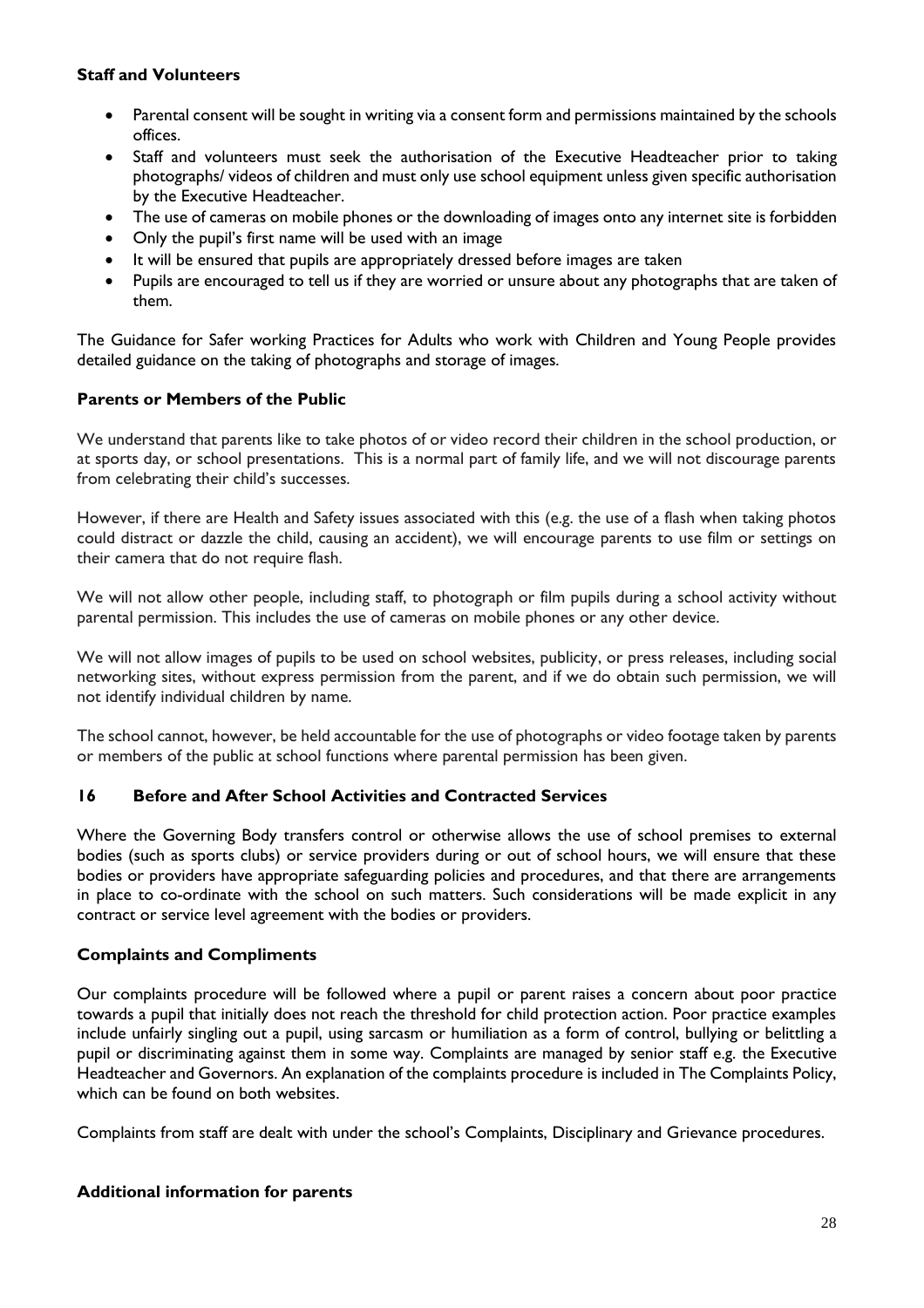#### **Contact arrangements and Parental responsibility**

We recognise that a relationship breakdown can be very distressing for all involved, however, any contact arrangements must be agreed outside of school and school should not be put in a position where they are placed in the middle of contact disputes. We aim to make the school environment a calm and safe place for your children, as well as the whole school community, and would be unable to do this if we are placed at the centre of disputes. School is also unable to prevent anyone with parental responsibility (PR) from picking up a child from school unless there is a court order in place stating that the person with PR is not allowed to do so, although the school will attempt to seek permission from the primary carer before releasing the child.

#### **Links to other School policies**

This Policy will be read in conjunction with other policies regarding the safety and welfare of children. These together make up the suite of policies to safeguard and promote the welfare of children in this school.

*Code of Conduct/: Preventing & Tackling Bullying policy: Pupils with Medical Conditions Policy (including Intimate Care, First Aid & Administration of medicines): Equality Policy: ICT Acceptable Use Policy: Allegations of Abuse against Staff Policy: Positive Handling Policy: Whistleblowing Policy: Online Safety Policy: First Aid: Health and Safety Policy: Relationships Policy: Sexual violence and sexual harassment in schools Policy: Cheshire West Safeguarding Children Partnership's Safeguarding procedures*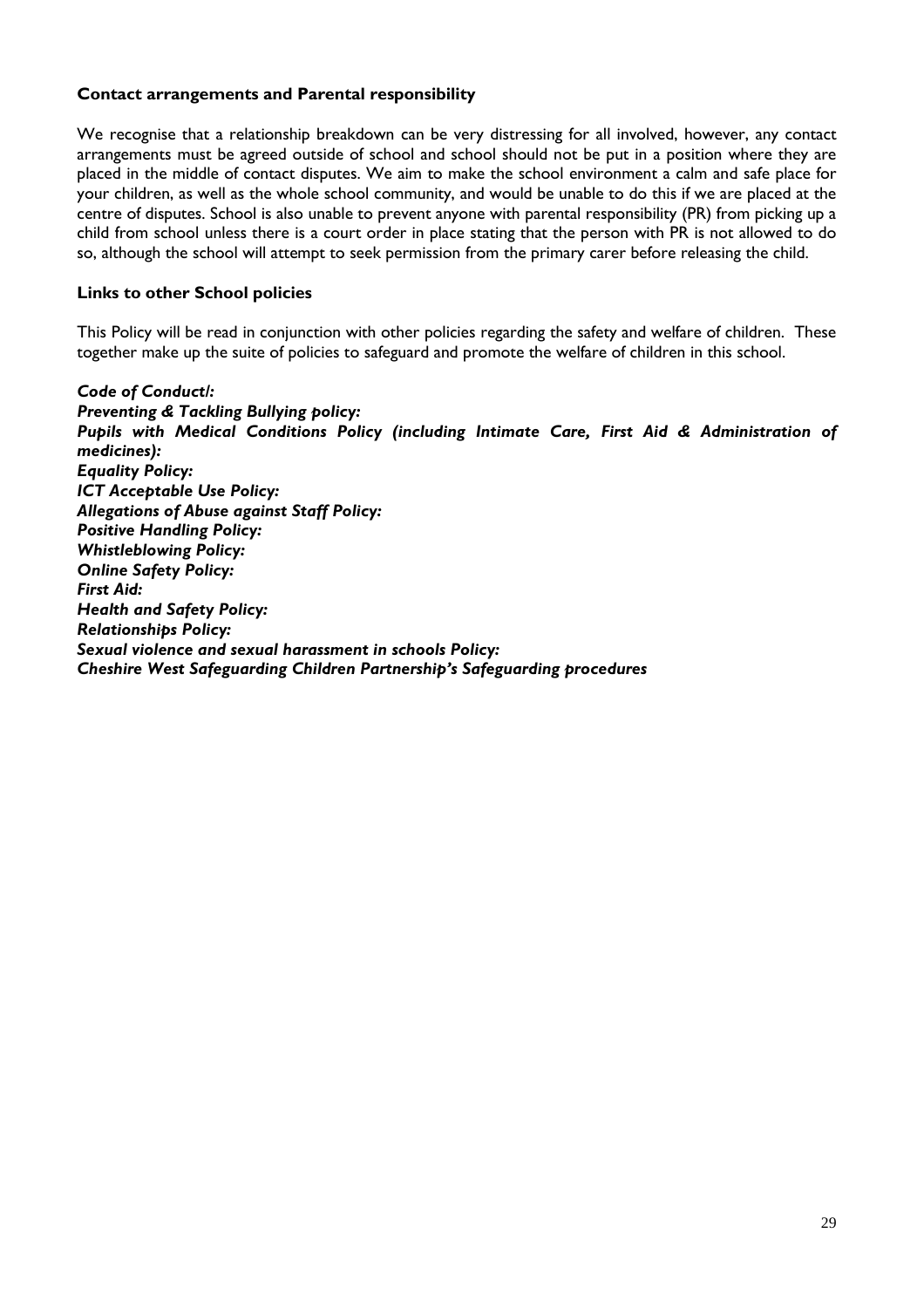# **Safeguarding Children – Key Points**

All adults in charge of or in contact with children or young people should know what to do if they suspect that someone is being physically, emotionally or sexually abused or neglected, or if someone tells them that this is happening. Ensure that you are familiar with the Safeguarding policy; copies of which are located in the Staff Rooms and on the websites. On request you will be provided with a printed copy.

In addition, the following key points give a guide on what to do and not to do.

- 1. **Always** stop and listen straight away to someone who wants to tell you about incidents or suspicions of abuse.
- 2. Make a note of what was said or observed as soon as possible and pass, via a CPOMS record, to the Designated Safeguarding Lead (Mrs Hannah Broom OR Mr Nathan Painter / Mr Russell David) at your earliest opportunity.
- 3. Never make a promise that you will keep what is said confidential or secret. If you are told about abuse you have a responsibility to tell the right people to get something done about it. You should explain that if you are going to be told something very important that needs to be sorted out, you will need to tell the people who can sort it out, but that you will only tell the people who absolutely have to know.
- 4. Do not ask leading questions that might give your own ideas of what might have happened, e.g. "did he do X to you?" Just ask, "what do you want to tell me?" or "Is there anything else you want to say?"
- 5. Immediately tell the Designated Safeguarding Lead unless they are the subject of the accusation. Don't tell other adults or young people what you have been told. If someone has made an accusation to you or you have concerns about the Executive Headteacher, you should report your concerns to the Chair of Governors (Mr Kevin Unsworth, [kunsworth@acornswhitleyfed.cheshire.sch.uk\)](mailto:kunsworth@acornswhitleyfed.cheshire.sch.uk).
- 6. Discuss with the Designated Safeguarding Lead whether any steps need to be taken to protect the person who has told you about the abuse.
- 7. **Never** attempt to carry out an investigation of suspected or alleged abuse by interviewing people etc. Children's Social Care and police officers are the people who have the authority to do this. You could cause more damage and endanger possible criminal proceedings. **It is your duty to refer concerns on, not investigate.**
- 8. As soon as possible (and certainly the same day) the Designated Lead for safeguarding should refer the matter to the Integrated Access and referral team (I-ART) if a child is at risk of or suffering or likely to suffer significant harm. Follow their instructions about what to do next. They will set up any necessary investigations. That is their statutory job. In the case of an allegation against an adult that works with children, the Executive Headteacher, or the Chair of Governors where the allegation is against the Executive Headteacher, should refer the matter to The Local Authority Designated Officer (LADO).
- 9. **Never** think abuse is impossible in your organisation or assume that an accusation against someone you know well and trust is bound to be wrong.
- 10. Children and young people often tell other young people, rather than staff or other adults about abuse. Therefore you may hear an allegation from another child. This should be acted upon in exactly the same manner as outlined above.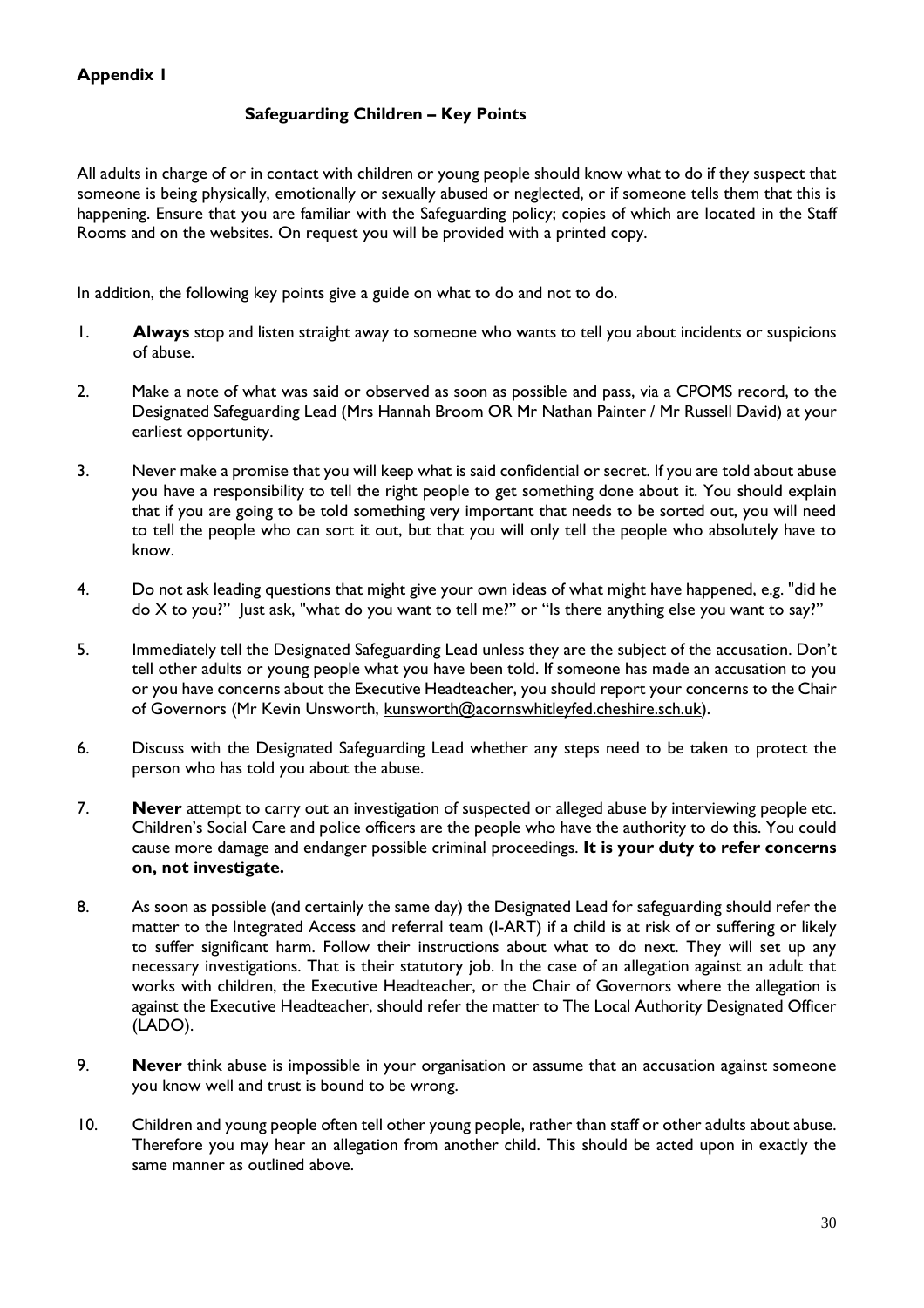# **Appendix 2 - Essential contacts**

|                                             | <b>Contact Details</b>                            |  |
|---------------------------------------------|---------------------------------------------------|--|
| Designated Safeguarding Lead                | Mrs Hannah Broom                                  |  |
| <b>Executive Headteacher</b>                | Mrs Hannah Broom                                  |  |
| Governor<br>Nominated<br>for                | Mrs Geraldine Godwin                              |  |
| Safeguarding                                |                                                   |  |
| <b>Chair of Governors</b>                   | Mr Kevin Unsworth                                 |  |
| Deputy Designated<br>Safeguarding           | Mr Nathan Painter (Acorns)                        |  |
| Lead                                        | Mr Russell David (Whitley)                        |  |
| Named Local Authority Designated            | Paul Jenkins                                      |  |
| Officer (LADO)                              | https://www.cheshirewestlscb.org.uk/policy-and    |  |
|                                             | procedures/allegations-management-lado/           |  |
| Authority<br>Safeguarding<br>Local          | Vicki Thomason - Ellesmere Port and Neston        |  |
| Children in Education Officer (SCiE)        | victoria.thomason@cheshirewestandchester.gov.uk   |  |
|                                             | Pam Beech - Northwich and Winsford                |  |
|                                             | pam.beech@cheshirewestandchester.gov.uk           |  |
| Safeguarding Children in Education          | Kerry Gray                                        |  |
| Manager (SCiE)                              | Kerry.gray@cheshirewestandchester.gov.uk          |  |
| Local Authority<br>Legal<br><b>Services</b> | Maria Stelmach                                    |  |
| Helpline                                    | maria.stelmach@cheshirewestandchester.gov.uk      |  |
| <b>Local Authority Human Resources</b>      | Kathrynloke@cheshirewestandchester.gov.uk         |  |
| Integrated access and Referral Team         | 0300 123 7047                                     |  |
| 8.30-5pm Mon-Thurs                          |                                                   |  |
| 8.30-4.30 Fri                               |                                                   |  |
| <b>Emergency Duty Team</b>                  | 01244 977 277                                     |  |
| (Out of hours)                              |                                                   |  |
| 4.30pm-8am Mon-Thurs                        |                                                   |  |
| From 4pm Friday                             |                                                   |  |
| 24hours weekends and<br>bank                |                                                   |  |
| holidays                                    |                                                   |  |
| <b>TAF Advisor</b>                          | Laura Stokes                                      |  |
|                                             | laura.stokes-hughes@cheshirewestandchester.gov.uk |  |
| Safeguarding Children Partnership           | www.cheshirewestscp.org.uk                        |  |
|                                             | 0151 356 6494                                     |  |
| <b>School Health Advisor</b>                |                                                   |  |
| <b>CAMHS</b>                                |                                                   |  |
| <b>Cheshire Police</b>                      | 0845 458 0000 or 101 for non emergencies          |  |
|                                             | 999 in case of emergency                          |  |
| Safer Schools Officer                       | hannah.munnelly@cheshire.pnn.police.uk            |  |
|                                             | Sergeant 4566 Hannah Munnelly                     |  |
| Neighbourhood                               | Mr Matthew Fullager (Acorns)                      |  |
| <b>Policing Officer</b>                     | Mrs Di Wiggins (Whitley)                          |  |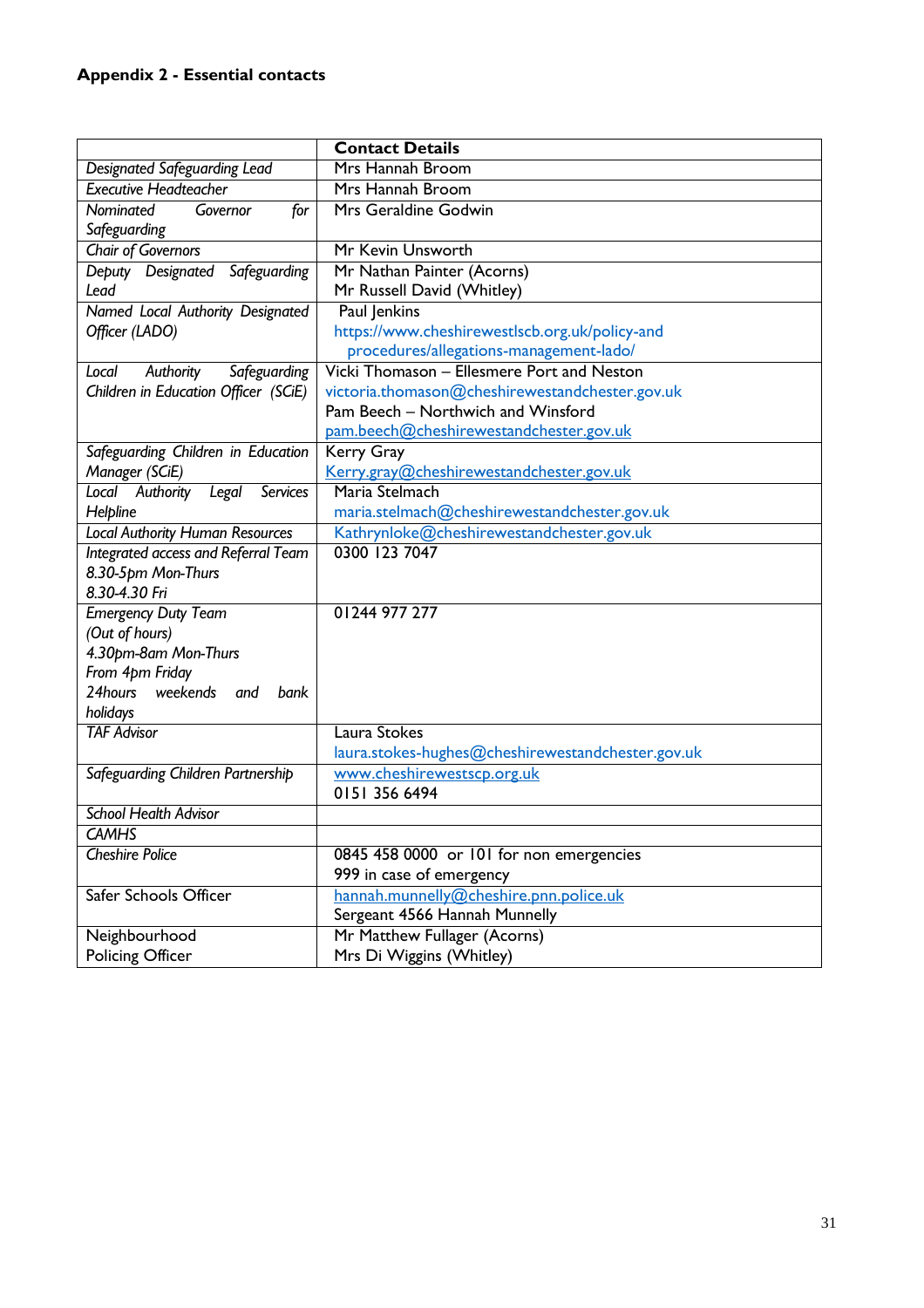

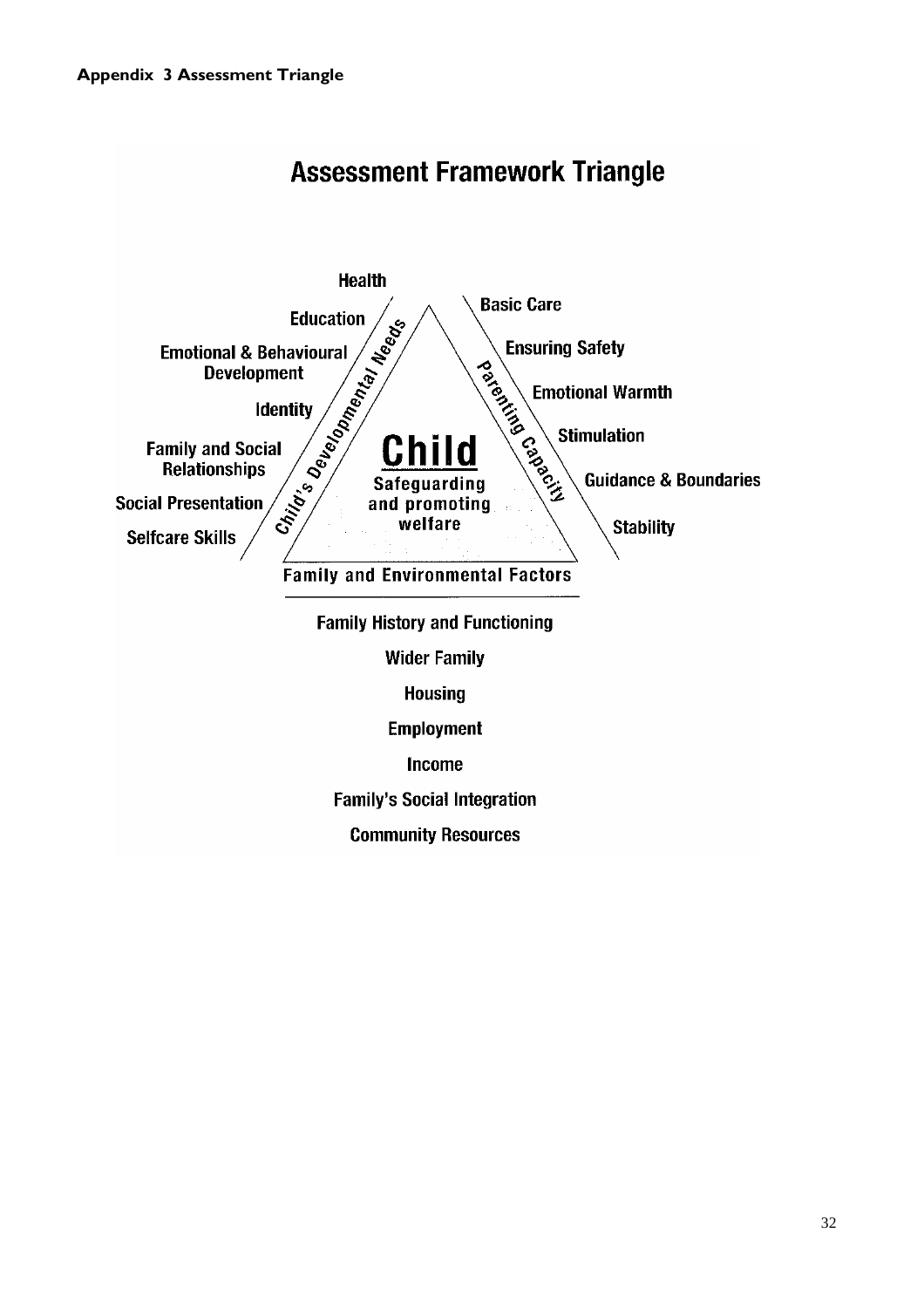# **Appendix 4**

# **INDICATORS OF VULNERABILITY TO RADICALISATION**

- 1. Radicalisation refers to the process by which a person comes to support terrorism and forms of extremism leading to terrorism.
- 2. Extremism is defined by the Government in the Prevent Strategy as:

*Vocal or active opposition to fundamental British values, including democracy, the rule of law, individual liberty and mutual respect and tolerance of different faiths and beliefs. We also include in our definition of extremism calls for the death of members of our armed forces, whether in this country or overseas*.

- 3. Extremism is defined by the Crown Prosecution Service as: The demonstration of unacceptable behaviour by using any means or medium to express views which:
	- Encourage, justify or glorify terrorist violence in furtherance of particular beliefs;
	- Seek to provoke others to terrorist acts;
	- Encourage other serious criminal activity or seek to provoke others to serious criminal acts; or
	- Foster hatred which might lead to inter-community violence in the UK.
- 4. There is no such thing as a "typical extremist": those who become involved in extremist actions come from a range of backgrounds and experiences, and most individuals, even those who hold radical views, do not become involved in violent extremist activity.
- 5. Pupils may become susceptible to radicalisation through a range of social, personal and environmental factors - it is known that violent extremists exploit vulnerabilities in individuals to drive a wedge between them and their families and communities. It is vital that school staff are able to recognise those vulnerabilities.
- 6. Indicators of vulnerability include:
	- Identity Crisis the student / pupil is distanced from their cultural / religious heritage and experiences discomfort about their place in society;
	- Personal Crisis the student / pupil may be experiencing family tensions; a sense of isolation; and low self-esteem; they may have dissociated from their existing friendship group and become involved with a new and different group of friends; they may be searching for answers to questions about identity, faith and belonging;
	- Personal Circumstances migration; local community tensions; and events affecting the student / pupil's country or region of origin may contribute to a sense of grievance that is triggered by personal experience of racism or discrimination or aspects of Government policy;
	- Unmet Aspirations the student / pupil may have perceptions of injustice; a feeling of failure; rejection of civic life;
	- Experiences of Criminality which may include involvement with criminal groups, imprisonment, and poor resettlement / reintegration;
	- Special Educational Need students / pupils may experience difficulties with social interaction, empathy with others, understanding the consequences of their actions and awareness of the motivations of others.
- 7. However, this list is not exhaustive, nor does it mean that all young people experiencing the above are at risk of radicalisation for the purposes of violent extremism.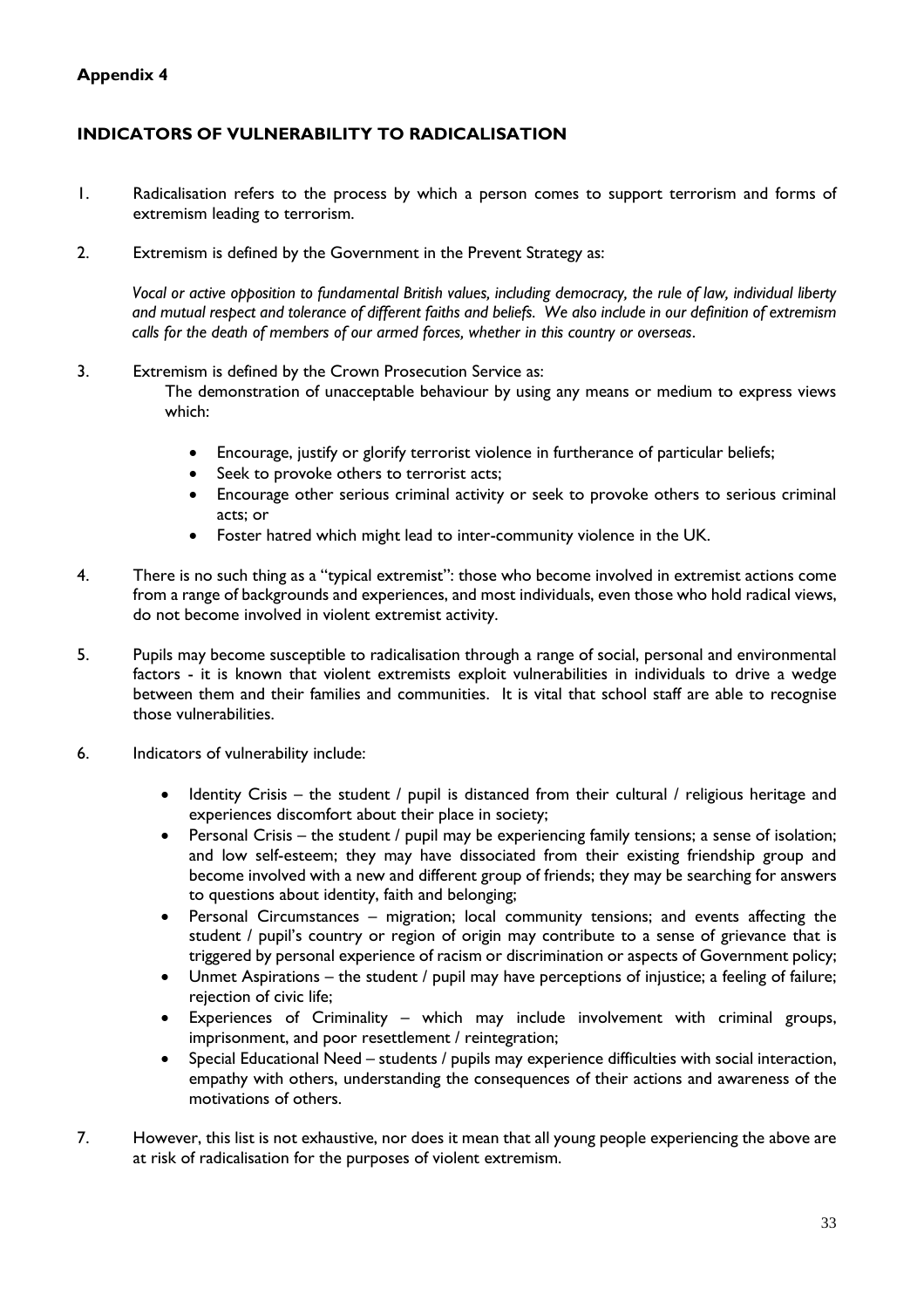#### 8. More critical risk factors could include:

- Being in contact with extremist recruiters;
- Accessing violent extremist websites, especially those with a social networking element;
- Possessing or accessing violent extremist literature;
- Using extremist narratives and a global ideology to explain personal disadvantage;
- Justifying the use of violence to solve societal issues;
- Joining or seeking to join extremist organisations; and
- Significant changes to appearance and / or behaviour;
- Experiencing a high level of social isolation resulting in issues of identity crisis and / or personal crisis.